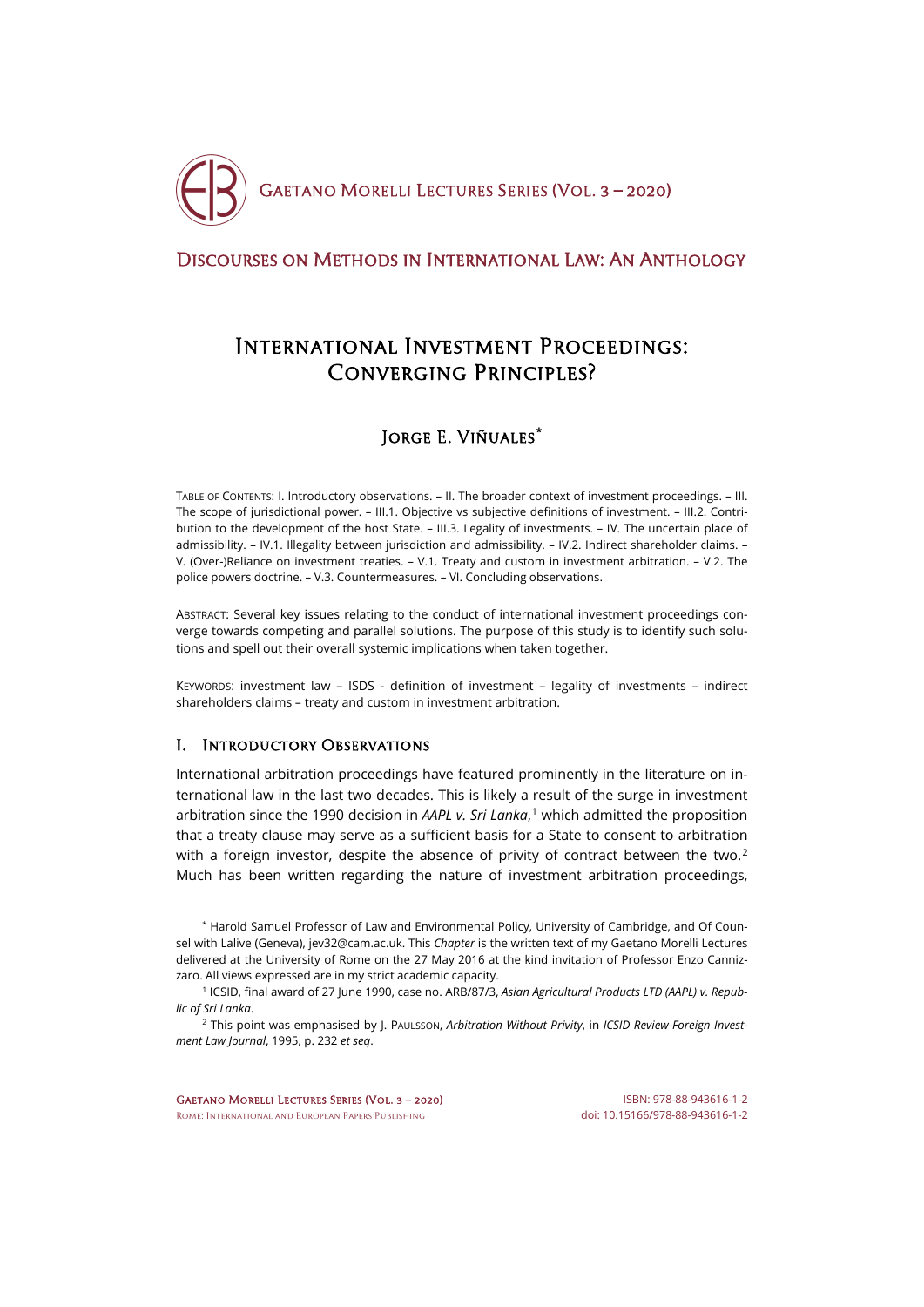which rely heavily but not entirely on the techniques of international commercial arbitration, $3$  as well as regarding their legitimacy, to the extent that they bestow on one or, more frequently three private individuals the power to decide disputes with potentially important public dimensions.<sup>[4](#page-1-1)</sup> Those discussions, however significant, are not the primary target of these lectures. Nor are the debates over the role of precedent in investment arbitration, [5](#page-1-2) or the – alas too frequent – contradictory positions taken by investment tribunals on similar issues.[6](#page-1-3)

Instead, I would like to make the case for a change of approach in the way we – as academics and practitioners – analyse investment law. The suggested change has two main aspects. *Firstly, I believe that legal analysis should focus not on treaties, rules or cases, but on certain "stances" or "positions" that are important – perhaps the most important – "micro drivers" of the dynamics of the entire investment law system. Secondly, these stances should be analysed in the light of their implications not only for investment proceedings or even the overall relation between foreign investors and host States but as one part of a larger context, involving other stakeholders, values and legal systems*. In many ways, these lectures are an attempt at bringing the analysis closer to the topography of international investment proceedings so as to identify the spectrum of positions regarding the application of certain major principles and their wider implications. This spectrum is not unlimited. As I will endeavour to show, whereas it is rare not to find fluctuation and ambiguity in the application of virtually all principles governing investment proceedings, the divergence tends to settle or crystallise around a limited number – two, perhaps three and in some cases four – approaches or ways of applying a principle. Technically, these approaches are presented as "interpretations" of the applicable rules and, sometimes, they even purport to express common positions widely adopted in the jurisprudence. But, in fairness, they are conceptual stances, broad options within a spectrum of possibilities, that I will call for present purposes "converging principles" or, to use an expression of Aldo Moro that was kindly suggested to me by Professor Enzo Cannizzaro and that is fitting for a series of lectures delivered at the University of Rome, they can be seen as *convergenze parallele*.

<span id="page-1-0"></span><sup>3</sup> The ambiguous foundations of the investment arbitration were analysed, in particular, by Z. DOUGLAS, *The Hybrid Foundations of Investment Treaty Arbitration*, in *British Yearbook of International Law*, 2004, p. 151 *et seq*.

<span id="page-1-1"></span><sup>4</sup> The first author to have fully articulated this point was G. VAN HARTEN, *Investment Treaty Arbitration and Public Law*, Oxford: Oxford University Press, 2007.

<span id="page-1-2"></span><sup>5</sup> For two overviews of the debate see G. KAUFMANN-KOHLER, *Arbitral Precedent: Dream, Necessity or Excuse?*, in *Arbitration International*, 2007, p. 357 *et seq*.; G. GUILLAUME, *The Use of Precedent by International Judges and Arbitrators*, in *Journal of International Dispute Settlement*, 2011, p. 5 *et seq*.

<span id="page-1-3"></span><sup>6</sup> For two overviews of the debate see J. E. VIÑUALES, F. SPOORENBERG, *Conflicting Decisions in International Arbitration*, in *The Law and Practice of International Courts and Tribunals*, 2009, p. 91 *et seq*.; P. MAYER, *Conflicting Decisions in International Commercial Arbitration*, in *Journal of International Dispute Settlement*, 2013, p. 407 *et seq*.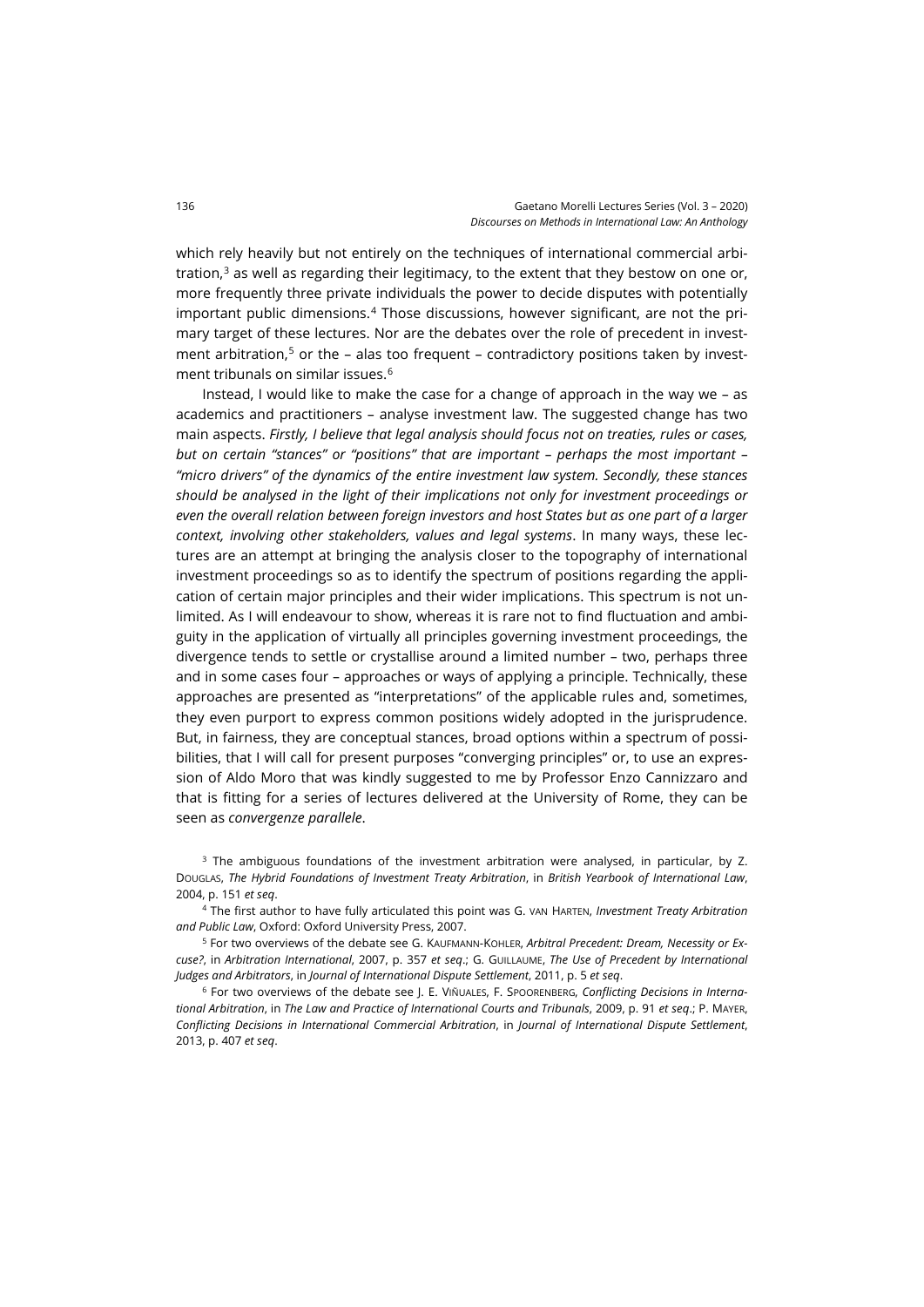The precise legal nature of these principles is difficult to characterise. I have noted that these approaches claim to be interpretations of the applicable rules but, strictly speaking, the treaties interpreted are in most cases different, although their wording may be to some extent similar. The fact that dozens of different treaties may be at stake and that only a few "interpretations" may be derived from them raises some doubt as to the "interpretative" nature of these common positions. There is, of course, an element of interpretation involved, but this interpretation is greatly influenced by a distillation of previous cases, particularly a distillation operated by authoritative commentary, that sets bounds to the spectrum of approaches available to tribunals. This is, of course, unless the treaty at stake contains unusual clauses or wording. At the same time, such common positions cannot be considered to be, technically, jurisprudential lines. This is not only because there is no doctrine of *stare decisis* in international law (or international investment law) but also because the material from which "lines" would be derived does not even refer to the same law. Finally, such principles cannot be taken as rules agreed by the parties as applicable to their dispute. Although this may be the case with respect to some rules derived from soft-law instruments, $^7$  $^7$  or practices, $^8$  $^8$  the parties to a dispute have no authority to either create conventional rules applicable to other poten-tial parties or to turn a commonly agreed principle into customary law.<sup>[9](#page-2-2)</sup> The latter point is sometimes forgotten by investment tribunals, who may find it convenient to merely state that both parties agree on the contents of a rule or on the fact that a rule has customary nature. All in all and, in fairness, the converging principles I will be discussing are conceptual positions that can rely on some authority, broadly understood, without necessarily enjoying a clear link to a formal source of law.[10](#page-2-3)

The roadmap for the analysis begins with a brief characterisation of the wider context of international investment proceedings (section II). This is intended to emphasise

<span id="page-2-0"></span> $7$  See e.g. International Bar Association (IBA), Rules on the Taking of Evidence in International Commercial Arbitration, adopted by a resolution of the IBA Council of 29 May 2010.

<span id="page-2-1"></span><sup>8</sup> See e.g. the common use of the so-called "Redfern Schedule" to structure the document production phase in investment procedures.

<span id="page-2-2"></span><sup>9</sup> This point was clearly and strongly emphasised by the International Court of Justice (ICJ) in one of the most important and influential cases in the ICJ's history. See International Court of Justice, *Military and Paramilitary Activities in and against Nicaragua* (Nicaragua v. United States of America), judgment of 27 June 1986, para. 184 ("[t]he Court notes that there is in fact evidence, to be examined below, of a considerable degree of agreement between the Parties as to the content of international customary law relating to the non-use of force and non-intervention. This concurrence of their views does not however dispense the Court from having itself to ascertain what rules of customary international law are applicable. The mere fact that States declare their recognition of certain rules is not itself sufficient for the Court to consider these as being part of customary international law, and as applicable as such to those States").

<span id="page-2-3"></span> $10$  See on this issue my discussion of the "distance" between treaty norms and the detailed rules derived from them by investment tribunals: J.E. VIÑUALES, *The Sources of International Investment Law*, in S. BESSON, J. D'ASPREMONT (eds), *The Oxford Handbook on the Sources of International Law*, Oxford: Oxford University Press, 2017, pp. 1069 *et seq*.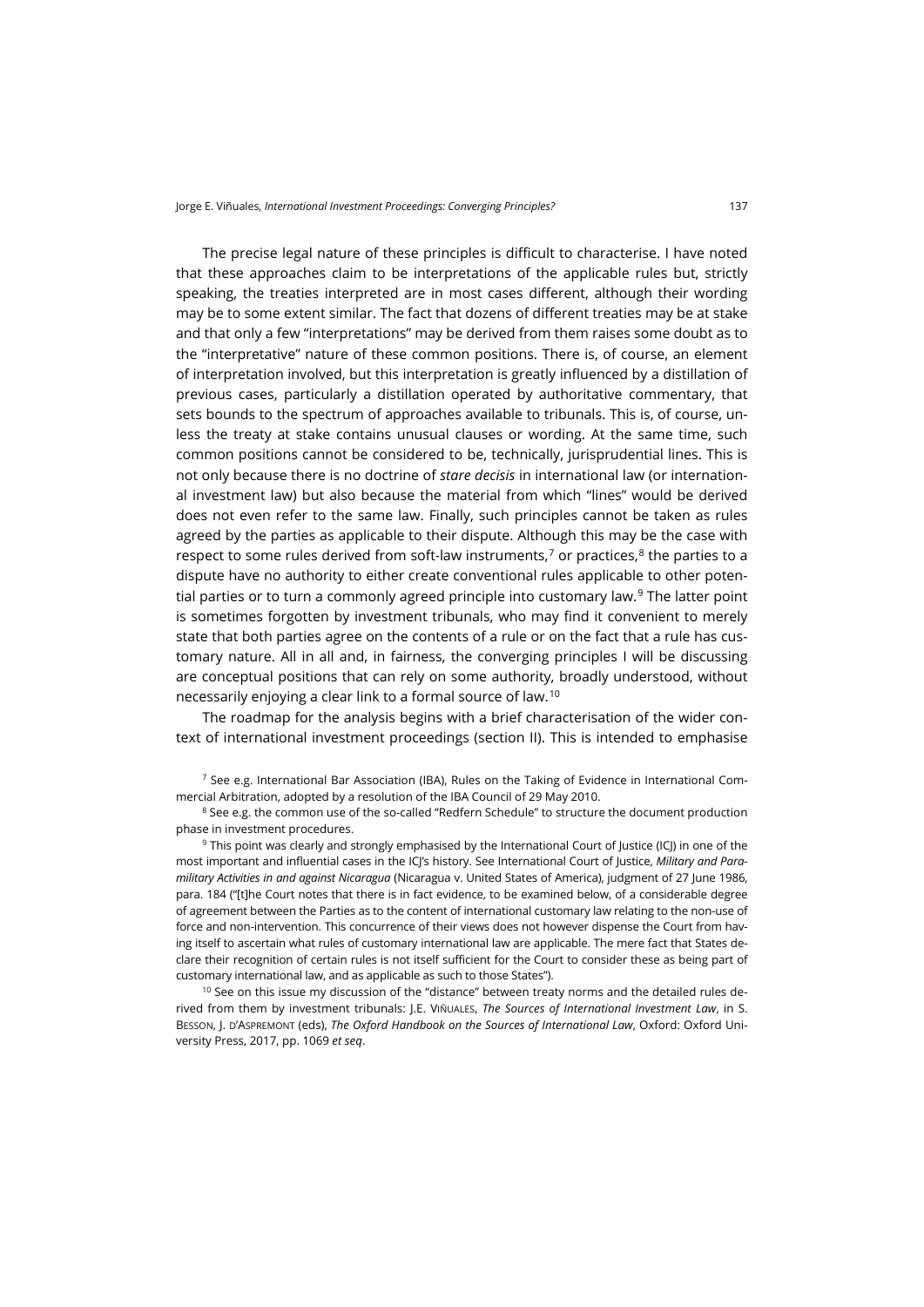both the place of the principles discussed in these lectures, as finer-grained but identifiable positions within a limited range of possible understandings of a given norm, and the dimensions that must be taken into account in determining the implications of a given stance. In other terms, this first section discusses why stances are micro drivers of the system and why the bilateral relations between foreign investors and host States must be seen as just one aspect of a wider context. I then address three broad areas where converging principles can be detected, namely in connection with jurisdiction (section III), admissibility (section IV) and the merits of a dispute (section V). These are by no means the only areas relevant for the inquiry but they do offer a wealth of striking illustrations that are of significant practical importance for investment proceedings as such. For each area, I select a limited number of examples that are sufficient, in my view, to convey the general thesis advanced in these lectures regarding the need to focus on stances, as the true micro drivers of the system, and on their implications. I conclude my lectures with some observations on the implications of this thesis for legal scholarship, teaching and practice (section VI). By and large, I have tried to preserve in the written expression of my lectures the style and cadence that characterised their oral delivery. I must therefore ask for the indulgence of the reader for what may strike her/him as a certain *liberté de parole*, which I hold so dearly.

## II. The broader context of investment proceedings

Investment arbitration proceedings do not take place in a *vacuum*. They aim to settle a dispute – sometimes only a dimension of the dispute – that may have much deeper roots and that expresses one avenue among many others of reaching a goal that an economic entity has set for itself. This is the broader context that must be taken into account in assessing the implications of different stances, and it can be characterised by reference to three observations.

Firstly, investment disputes only concern one relation, that between a foreign investor and the authorities of a host State, within a wider set of relations potentially involving interactions with populations affected by the investment scheme, different levels of governmental authorities and the authorities of another State (the home State or parties to relevant multilateral instruments). These other relationships are governed primarily by different norms of domestic and international law. It is a truism to note that the relations between the foreign investor and potentially affected individuals or populations are subject to the domestic law of the host State (e.g. tort law) but also, potentially, to that of other States (e.g. if the parent company of the investor is sued before the tribunals of the State where it has its headquarters under the law of that State). It seems also obvious that the relations between the authorities of the host State and the investor are subject to domestic law and, perhaps, to contractual arrangements (that may be subject to the domestic law of host State or that of another State, through a choice-of-law clause). The interactions between the host State authorities and the po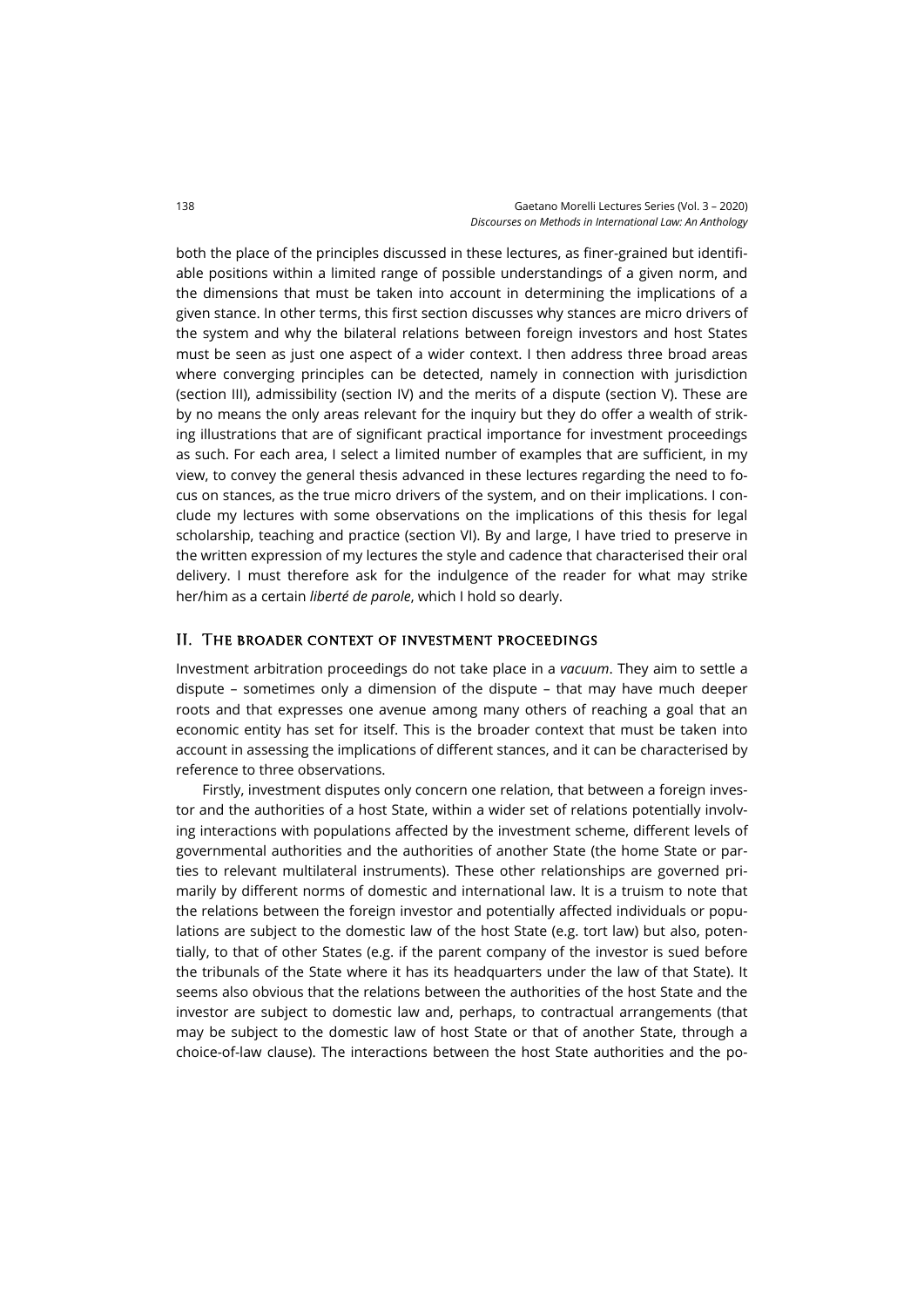tentially affected populations are governed both by domestic and international law, particularly by human rights instruments. State authorities have a duty to protect individuals within their territory (or jurisdiction) from deprivation of their human rights by a third party, such as an economic operator. Last but not least, there are other international obligations undertaken by the host State which also have a bearing on the way a State organises its legal framework providing protection not only to foreign investors but also to the individuals in its territory, certain groups or the natural environment. Such other obligations may concern the fight against corruption, labour standards, environmental protection, collective rights, and many others. Thus, all in all, investment schemes often intervene in the context of a wider State-Investor-Population triangle (SIP triangle).<sup>[11](#page-4-0)</sup> International investment law only targets one aspect of this triangle, i.e. the relationship between the foreign investor and the host State. And, in turn, investment arbitration proceedings only address one sub-component of this partial aspect, as further discussed below.

Indeed, investment proceedings are only a segment of the overall relationship between the foreign investor and the host State. When this relationship becomes conflicting, at least three main stages can be distinguished with the process of dispute settlement, moving from the pre-litigation phase (where investment law and lawyers intervene to prepare the dispute but also to assess its prospects, e.g. when a third party is considering the acquisition of the affected entity or providing finance to pursue the claim), to the litigation phase (itself with several components), to the enforcement phase (whether through judicial means or through alternative means). The litigation phase can be conceptually sub-divided into at least four main components, namely the jurisdictional, admissibility, merits and quantum phases, with some additional incidental proceedings, such as interim relief. Moreover, new proceedings can be brought to challenge the award (annulment or set aside) or seek its recognition and enforcement. All these phases are well-known but, given the fact that I will focus only on some of them, it may be useful to recall some basic distinctions: at the jurisdictional phase, a tribunal must answer the question of whether it has the power to hear the dispute; at the admissibility phase, the tribunal must assess whether it should use such power; at the merits phase the tribunal, in the exercise of such power, must make a decision on the claims and arguments advanced by each party. The law applicable to investment proceedings concerns all their phases, although the rules will normally be different for each question addressed by the tribunal, and I will analyse it transversally.

The latter point connects the second observation with the third one, namely that the system of investment arbitration as we understand it today is not the only possible

<span id="page-4-0"></span><sup>11</sup> On the SIP triangle see J.E. VIÑUALES, *International investment law and natural resource governance*, in K. KULOVESI, E. MORGERA (eds), *Research Handbook on International Law and Natural Resources*, Cheltenham: Edward Elgar, 2016, pp. 26-45.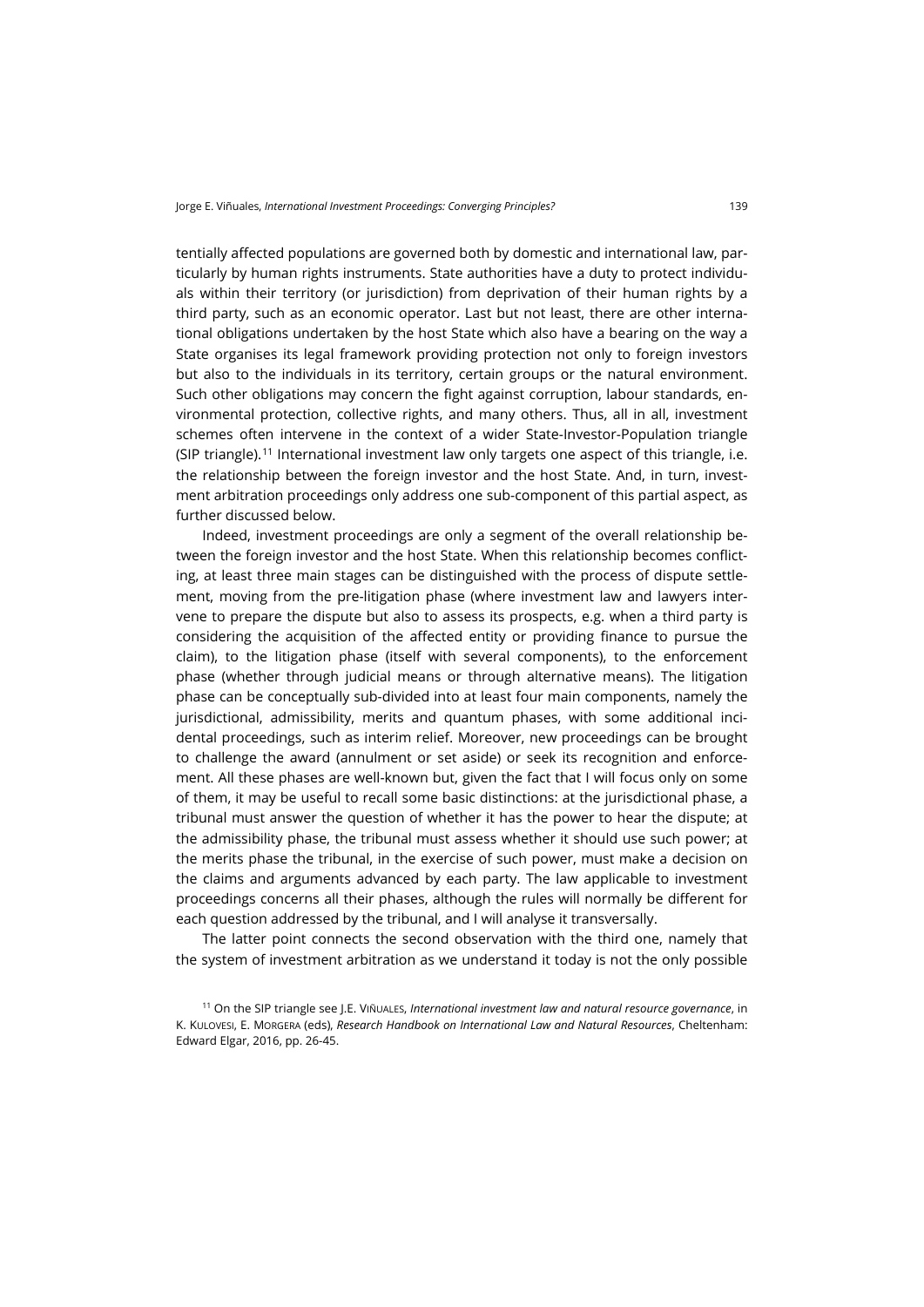expression of the very legal architecture upon which it rests. This is important to understand why stances are important micro drivers of how the system effectively operates. Over time, the system has been structured around two main concepts: the law and judge of foreign investment.<sup>[12](#page-5-0)</sup> Historically, the initial forms of foreign investment protection relied on the extraterritorial application of the home State's laws as well as on the extraterritorial jurisdiction of its tribunals over disputes involving nationals from capital-exporting countries. This specific expression of the two components of the system progressively gave way to internationalised or international forms of both the law and the judge through the development of mixed commissions and international minimum standards of treatment of aliens. Today, the prevailing understanding emphasises a combination of investment treaties and *ad hoc* investment arbitration tribunals. But even such an understanding leaves significant room for a more integrative – and more accurate – view where "emphasis" is not conflated with a "quasi monopoly" of either investment treaties or investment tribunals. I use the rather strong expression of "quasi monopoly" to highlight that, through a number of apparently innocuous stances or "principles" (e.g. treaty – rather than contract – arbitration, distinction between treaty and contract claims, generous interpretations of arbitration clauses), investment treaties have come to displace domestic, contractual and even customary international law, and investment tribunals have substituted themselves for domestic courts or contractual arbitration *fora*. The stances or principles that have enabled such an idiosyncratic state of affairs are by no means a necessary corollary of the existence of treaties or arbitration institutions/rules. There are alternative competing principles that, on the same legal architecture, would lead to a very different system. And this is all the more striking if one considers that, as I mentioned in the previous section, the legal foundations of all these principles are neither clear nor necessarily solid.

Combining these three contextual observations, my purpose in what follows is to shed light on the current idiosyncratic understanding of investment arbitration by reference to certain key stances or principles relating to the jurisdictional, admissibility and merits phases. In doing so, I hope to show that such understanding results from principles that have no clear legally-grounded priority (or claim to priority) over other possible principles relating to the same question, and that this state of affairs has important consequences for both the operation of investment law and for the wider SIP triangle.

<span id="page-5-0"></span><sup>12</sup> For a concise presentation of this evolution see J.E. VIÑUALES, *L'État face à la protection internationale de l'entreprise: Regards sur le droit international des investissements contemporain*, in A. SUPIOT (ed.), *L'état de l'entreprise dans un monde sans frontières. Perspectives économiques et juridiques*, Paris: Dalloz, 2015, pp. 103-114.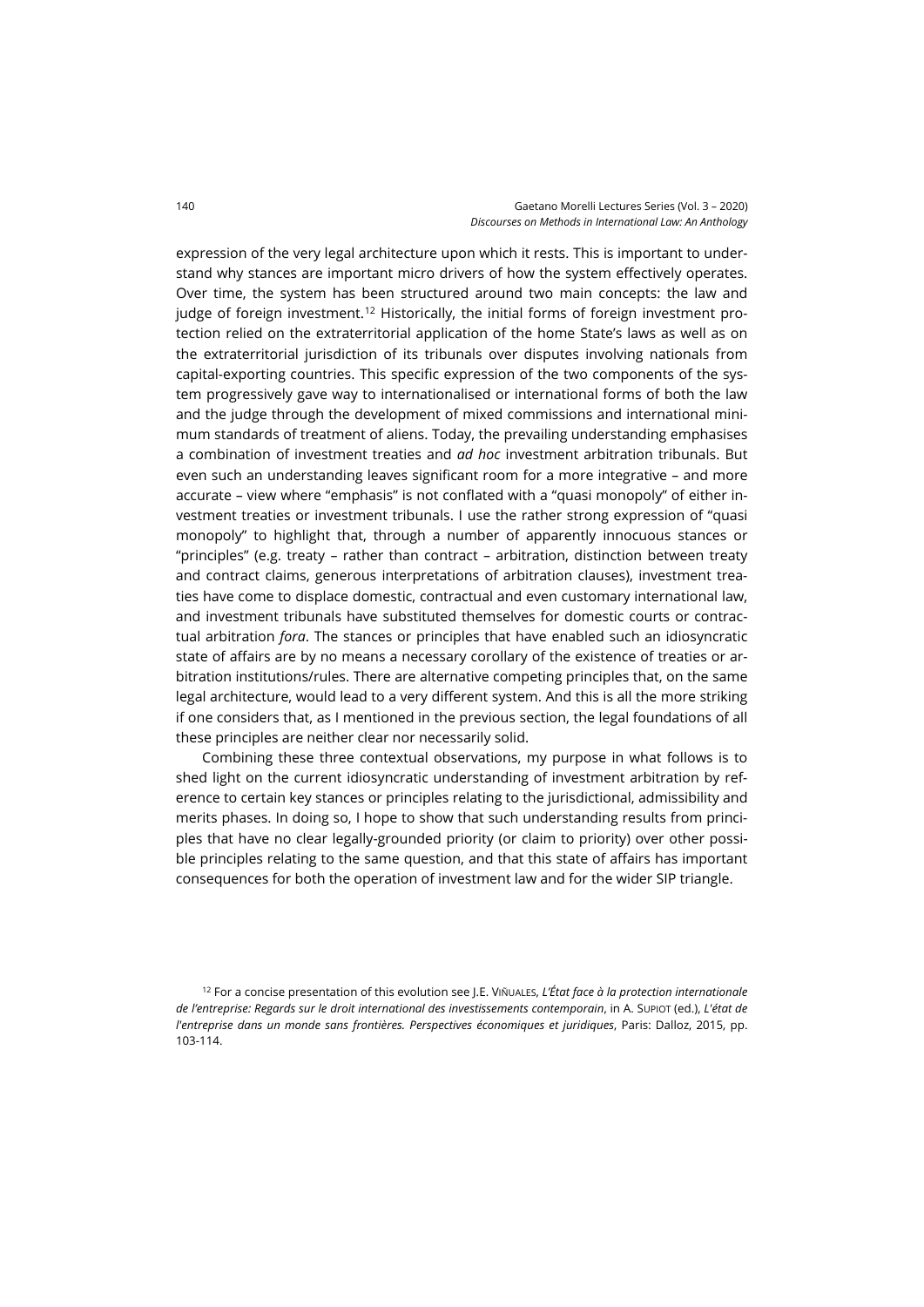## III. The scope of jurisdictional power

The scope of jurisdiction of investment tribunals is conditioned upon the dispute relating to an "investment" in the host State. The term "investment" is misleadingly simple, and it has been the object of much controversy leading to a rather volatile body of jurisprudence. For that very reason, it provides a useful field of inquiry for the identification of different stances or principles that converge towards settled, though parallel, solutions. Rather than merely describing a series of cases and noting their diverging positions, the purpose of this section is to map the conceptual problems that they raise, often implicitly, and the limited set of potential answers that may be given to them. Specifically, I will discuss three series of problems: whether the definition of "investment" is subjective or objective; in the latter case whether it contains a requirement that the transaction contributes to the development of the host State; and whether legality of the investment is a requirement of its existence or of its protection.

## iii.1. Objective v. subjective definitions of investment

The first question can be introduced by reference to the *Poštová Banka v. Greece* case.[13](#page-6-0) In this case, two financial entities, one based in the Slovak Republic and the other in Cyprus, claimed to hold an investment in Greece, in the form of Greek bonds, which had been allegedly treated in breach of the treaties between, respectively, the Slovak Republic and Greece and Cyprus and Greece. The tribunal decided the case on a pragmatic basis reasoning that the Cyprus investor, as a mere shareholder of the Slovak investor, did not have legal rights over the bonds and, as regards the Slovak investor, that the bonds were not encompassed by the definition of investment of the applicable treaty. But for present purposes the interest of the decision lies elsewhere, namely in that the tribunal was prompted by the parties to embark on a mapping exercise of the different positions regarding the definition of investment.[14](#page-6-1)

In this mapping exercise, the tribunal identified two positions followed by arbitral tribunals. The first, which can be traced back to the so-called "Salini test" holds that there are some core contents of the definition of investment.[15](#page-6-2) The consequences of such contents vary depending on the context. For arbitration proceedings under the aegis of ICSID, the main implication is that unless the core contents are met an ICSID tribunal would have no jurisdiction over the dispute. Other tribunals have extended this implication beyond the ICSID context emphasising the need to look beyond words, even the words used in a bilateral treaty to define the term investment, and concentrate on

<sup>14</sup> *Ibid*., paras 351-359.

<span id="page-6-2"></span><span id="page-6-1"></span><sup>15</sup> See ICSID, decision on jurisdiction of 31 July 2001, case no. ARB/00/4, *Salini Costruttori S.p.A. and Italstrade S.p.A. v. Kingdom of Morocco*, para. 52.

<span id="page-6-0"></span><sup>13</sup> ICSID, award of 9 April 2015, case no. ARB/13/8, *Poštová banka, a.s. and Istrokapital s.e. v. Hellenic Republic*.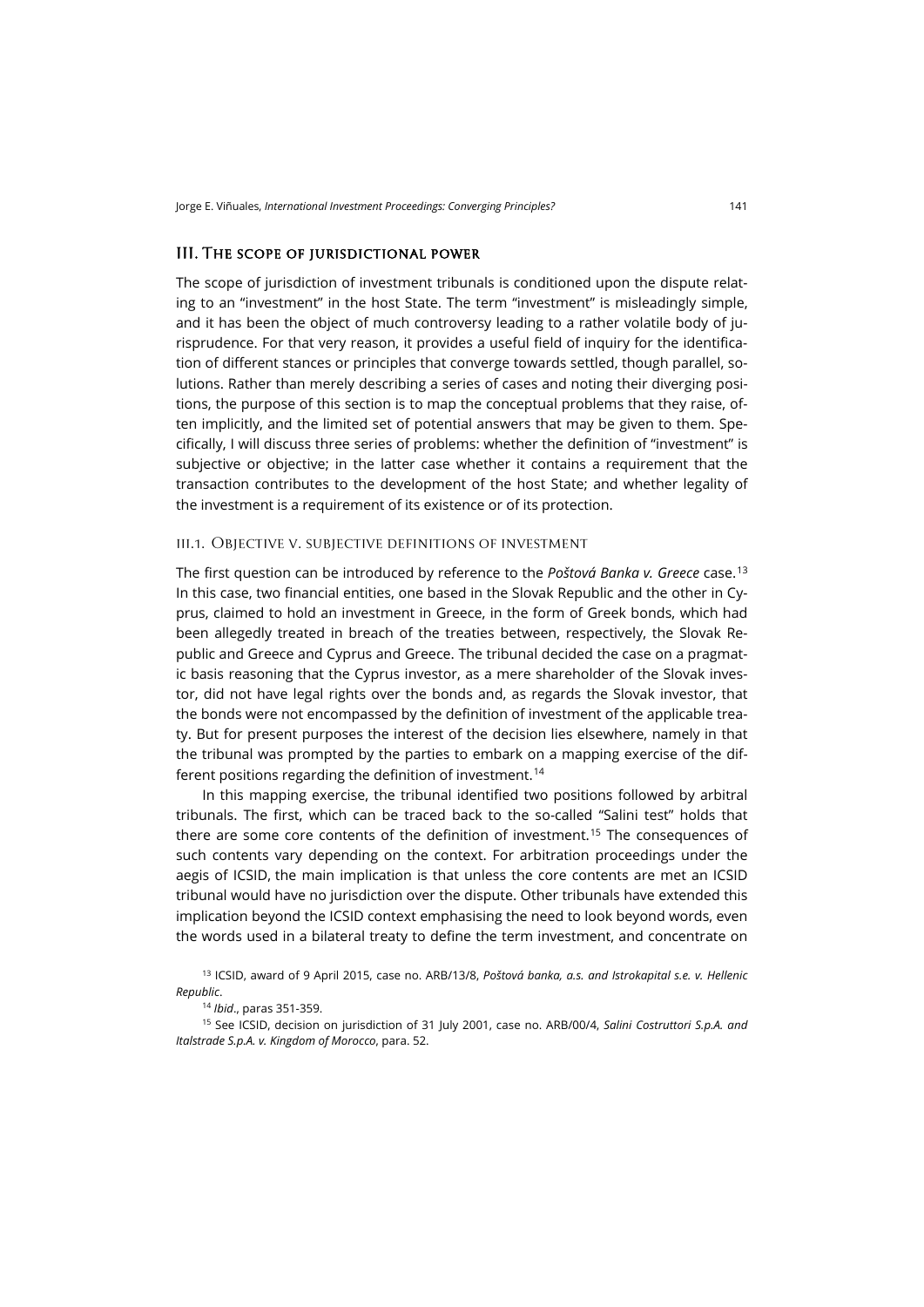the reality of the transaction, which must involve a financial contribution, risk and certain duration.[16](#page-7-0) The second position holds that the term investment has whatever meaning the States parties to a treaty intended to give it. Thus, even those transactions that epitomise in common language the opposite of making an investment (e.g. debt by contrast to equity, or a sale of goods by contrast to foreign direct investment)<sup>[17](#page-7-1)</sup> would be an "investment" if included in a relevant provision of a treaty.<sup>[18](#page-7-2)</sup> Depending on the context, this position may be limited to non-ICSID arbitration, which relies only on a treaty, or even to ICSID arbitration under the theory that Article 25 of the ICSID Convention merely mirrors the definition of investment included in the relevant treaty.[19](#page-7-3)

Faced with these different solutions, the first impression that one may gather concerns the significant volatility of the investment case law. Yet, the two positions, even with their fluctuations depending on whether or not they cover ICSID and non-ICSID contexts, form important poles of attraction or convergence. The *Poštová Banka* case offers a good illustration of this point. Indeed, in reaching its conclusion, the tribunal noted that: "[t]he rule of interpretation of Article 31 of the Vienna Convention on the Law of Treaties must be applied to each treaty in particular, and not seeking to create general categories or classifications of treaties, depending on whether the definition is broad or closed". $^{20}$  $^{20}$  $^{20}$ 

The majority of the tribunal later seemed to characterise its own approach of the treaty as following a subjective test, $21$  but it added that it would have reached the same conclusion had it applied an objective test under Art. 25 of the ICSID Convention.<sup>[22](#page-7-6)</sup>

In the context of these lectures, the gravity pull of these two positions is not mentioned to reassure the reader as to the innocuous character of theory (as it will become apparent in what follows, the conceptual distinction carries important practical consequences). It is noted to emphasise the need, for commentators but also for practitioners, to focus on analysing the implications of each position, rather than on this or that treaty or this or that case. It is the positions, the poles or principles towards which cases converge, even if parallel, that should be our analytical object. And our task is to identify

<span id="page-7-0"></span><sup>16</sup> See e.g. Permanent Court of Arbitration, award of 26 November 2009, case no. AA280, *Romak S.A. v. The Republic of Uzbekistan*, para. 180, as well as para. 207.

<span id="page-7-1"></span><sup>17</sup> See e.g. ICSID, award of 1 December 2010, case no. ARB/09/11, *Global Trading Resource Corp. and Globex International, Inc. v. Ukraine*, rejecting a claim based on a sale of goods as manifestly without merit under Art. 41, para. 5, of the ICSID Arbitration Rules, paras 41-59, or *Romak v. Uzbekistan*, cit., para. 242.

<span id="page-7-2"></span><sup>18</sup> See e.g. ICSID: award of 8 November 2010, case no. ARB/07/16, *Alpha Projektholding GmbH v. Ukraine*, para. 314; decision on jurisdiction and admissibility of 8 February 2013, case no. ARB/08/9, *Ambiente Ufficio S.P.A. and Others (formerly Giordano Alpi and Others) v. Argentine Republic*, para. 462.

<span id="page-7-4"></span><span id="page-7-3"></span><sup>19</sup> See e.g. ICSID, decision on the application for annulment of 16 April 2009, case no. ARB/05/10, *Malaysian Historical Salvors v. Malaysia*, para. 73.

<sup>20</sup> See *Poštová banka v. Greece*, cit., para. 287.

<sup>21</sup> *Ibid*., para. 360.

<span id="page-7-6"></span><span id="page-7-5"></span><sup>22</sup> *Ibid.*, para. 371 (the observations of the tribunal seem to be of general application but the section under which they are offered specifically refers to the ICSID Convention).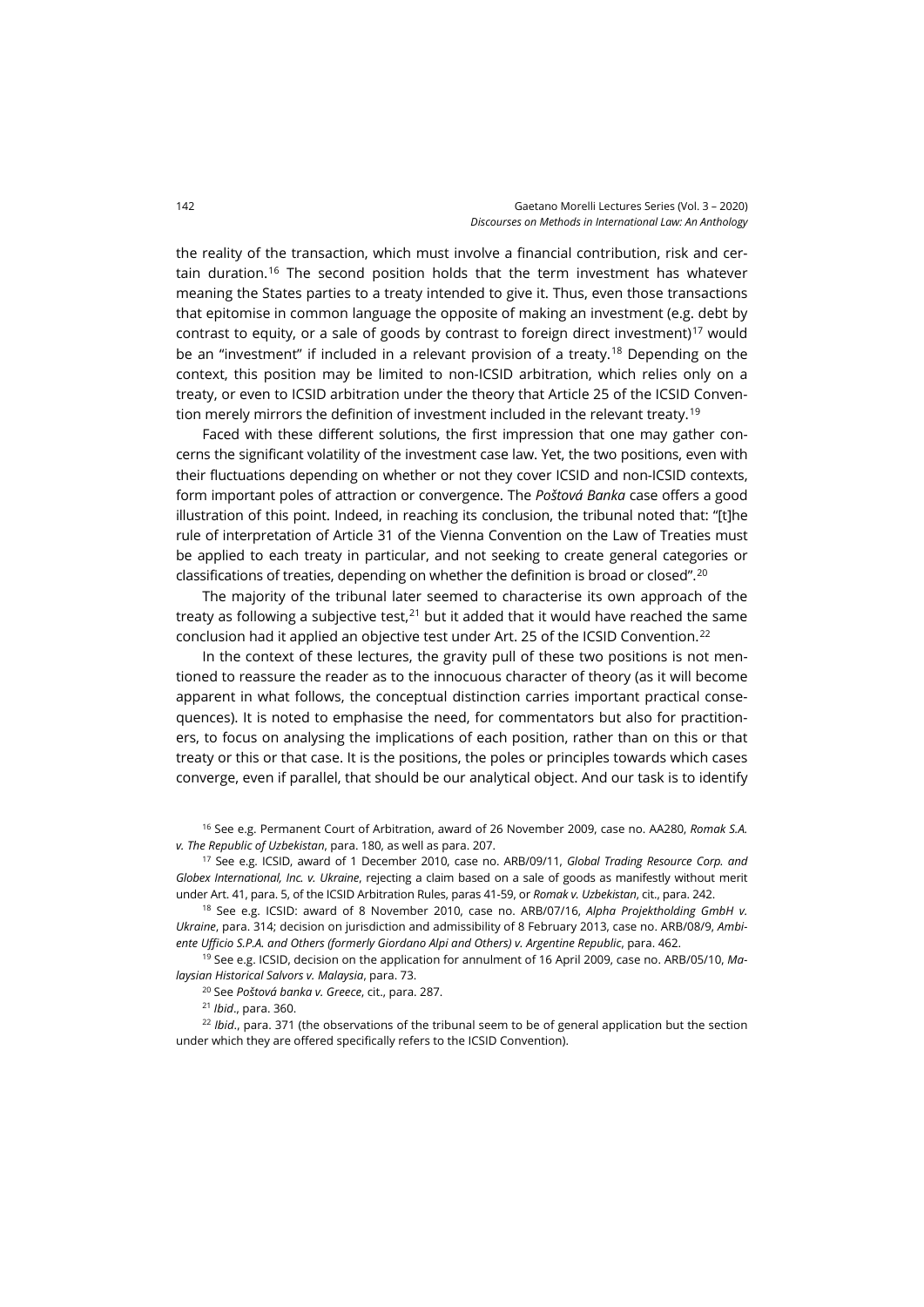them and then to spell out in as much detail as possible their legal and policy implications for the operation of the investment arbitration system, keeping in mind the wider context of the SIP triangle. In the next paragraphs, I provide two illustrations of the implications of siding with one or the other position.

#### iii.2. Contribution to the development of the host State

One significant implication of retaining an objective definition of the term "investment" is that such definition involves stable components. Depending on the components that are (or not) considered to define the core of an investment scheme, many transactions or assets may (or may not) be covered. Obvious examples that may be excluded from a traditional objective definition include loans (or other money claims), bonds or other public securities, intellectual property rights, regulatory authorisations, sales transactions or short-term financial placements. In this section, I discuss one component that received much attention in a stream of cases, namely the contribution to the development of the host State. Although some commentators and tribunals have expressed doubt as to the relevance of this component on grounds of economic liberalism, no one is more ironic than history itself, with its current wave of protectionism and illiberalism in what seemed to be the least exposed quarters. Underpinning the "development" component is the other – often forgotten – objective of investment treaties, namely the promotion of prosperity through the facilitation of investment flows.

This debate can be introduced by reference to the *Malaysian Historical Salvors v. Malaysia* case.<sup>[23](#page-8-0)</sup> The dispute concerned alleged rights derived from a contract for the location and salvage of the cargo of a British vessel that ran aground in 1817 in an area now under Malaysian waters. The sole arbitrator declined jurisdiction on the basis of an objective understanding of the term "investment" in Art. 25 of the ICSID Convention, $^{24}$  $^{24}$  $^{24}$  encompassing not only the usual financial contribution, duration and risk but also the need that the transaction contributes to the development of the host State, derived from the preamble of the ICSID Convention.[25](#page-8-2) Reasonable minds may disagree, but the decision of the sole arbitrator was cautious and thoroughly argued. Yet, it was met with great scepticism by a majority of an *Ad Hoc* Committee, which annulled the award for its

<sup>23</sup> See ICSID, award of 17 May 2007, case no. ARB/05/10, *Malaysian Historical Salvors v. Malaysia*.

<span id="page-8-1"></span><span id="page-8-0"></span><sup>24</sup> The sole arbitrator discusses two stances, i.e. the typical characteristics approach and the jurisdictional approach, but both are expressions of an objective, albeit flexible and pragmatic, definition of the term investment. See *ibid*., paras 70-72.

<span id="page-8-2"></span><sup>25</sup> *Ibid.*, para. 66 (interestingly, the decision refers here to a case where the reference to the development of the host State was used to reach the conclusion, on the basis of a subjective understanding of the term investment, that a loan constituted an investment because it contributed to the development of the host State), para. 124 (noting that when the other components are superficially met, the contribution to the development of the host country becomes more important), and paras 125-146 (rejecting the existence of an investment on grounds of lack of contribution to development).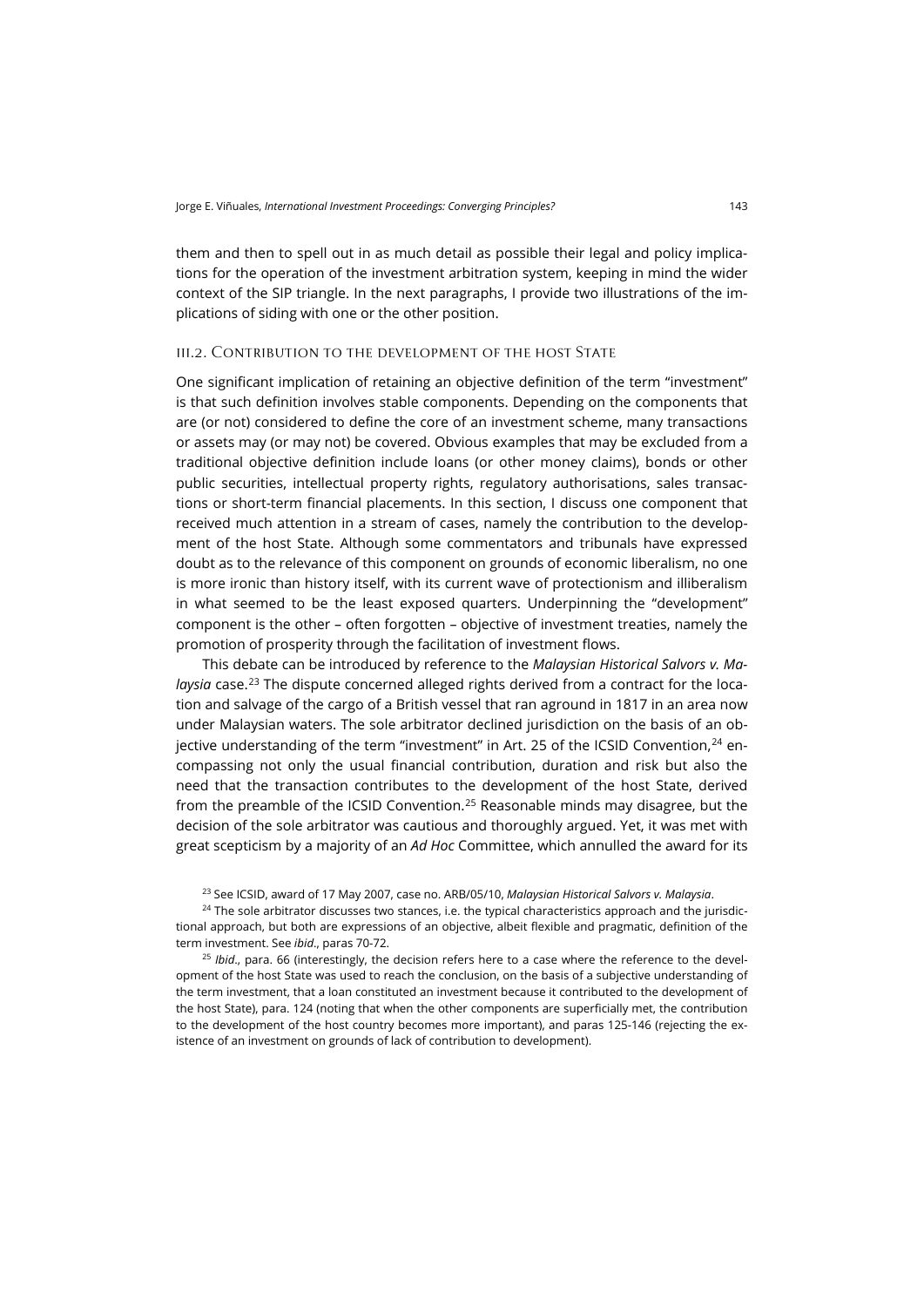reliance on the need for a transaction to contribute to the development of the host State.[26](#page-9-0) The position of the majority of the *Ad Hoc* Committee is in my view debatable but, for present purposes, what must be emphasised is that to reach its conclusion the Committee had to turn the definition of investment in the ICSID Convention first into a very broad objective one (limited to the acknowledgement that "investment does not mean sale")<sup>[27](#page-9-1)</sup> and then into a subjective definition, recognising its dependence upon the 1700 investment treaties concluded since the adoption of the ICSID Convention:

"While it may not have been foreseen at the time of the adoption of the ICSID Convention, when the number of bilateral investment treaties in force were few, since that date some 2800 bilateral, and three important multilateral, treaties have been concluded, which characteristically define investment in broad, inclusive terms such as those illustrated by the above - quoted Article 1 of the Agreement between Malaysia and the United Kingdom. Some 1700 of those treaties are in force, and the multilateral treaties, particularly the Energy Charter Treaty, which are in force, of themselves endow ICSID with an important jurisdictional reach. *It is those bilateral and multilateral treaties which today are the engine of ICSID's effective jurisdiction. To ignore or depreciate the importance of the jurisdiction they bestow upon ICSID, and rather to embroider upon questionable interpretations of the term "investment" as found in Article 25(1) of the Convention, risks crippling the institution*". [28](#page-9-2)

Again, reasonable minds may disagree, and one Committee member strongly disagreed, but the point that deserves to be noted is the move from one pole (the objective definition) towards the other pole (the subjective definition) in order to dismiss the importance of the development component. Curiously, the majority seems to assume that it is an unquestionably good thing to expand the scope of jurisdiction under ICSID even beyond the very limits initially envisioned at the time of the adoption of the ICSID Convention. That was the consensus prevailing in investment arbitration circles a decade ago. It is no longer so obvious but that is not the topic of my lecture. For now, it will suffice to emphasise two points. One is that, as I mentioned earlier, the policy – even ideological – cleavage underpinning the debate over the "development" requirement is deep and opposes neoliberalism to developmentalism. The other is that, despite the shifts in perception and the surge in investment cases, the principles towards which the solutions converge remain relatively stable, namely an objective versus a subjective definition.

## iii.3. Legality of investments

<span id="page-9-2"></span><span id="page-9-1"></span><span id="page-9-0"></span>Another implication of retaining an objective or a subjective definition of investment concerns the legality of investments. Some tribunals have considered that the legality

<sup>26</sup> *Ibid.*, paras 62-63, 69, and 71-72. <sup>27</sup> *Ibid*., para. 72. <sup>28</sup> *Ibid*., para. 73.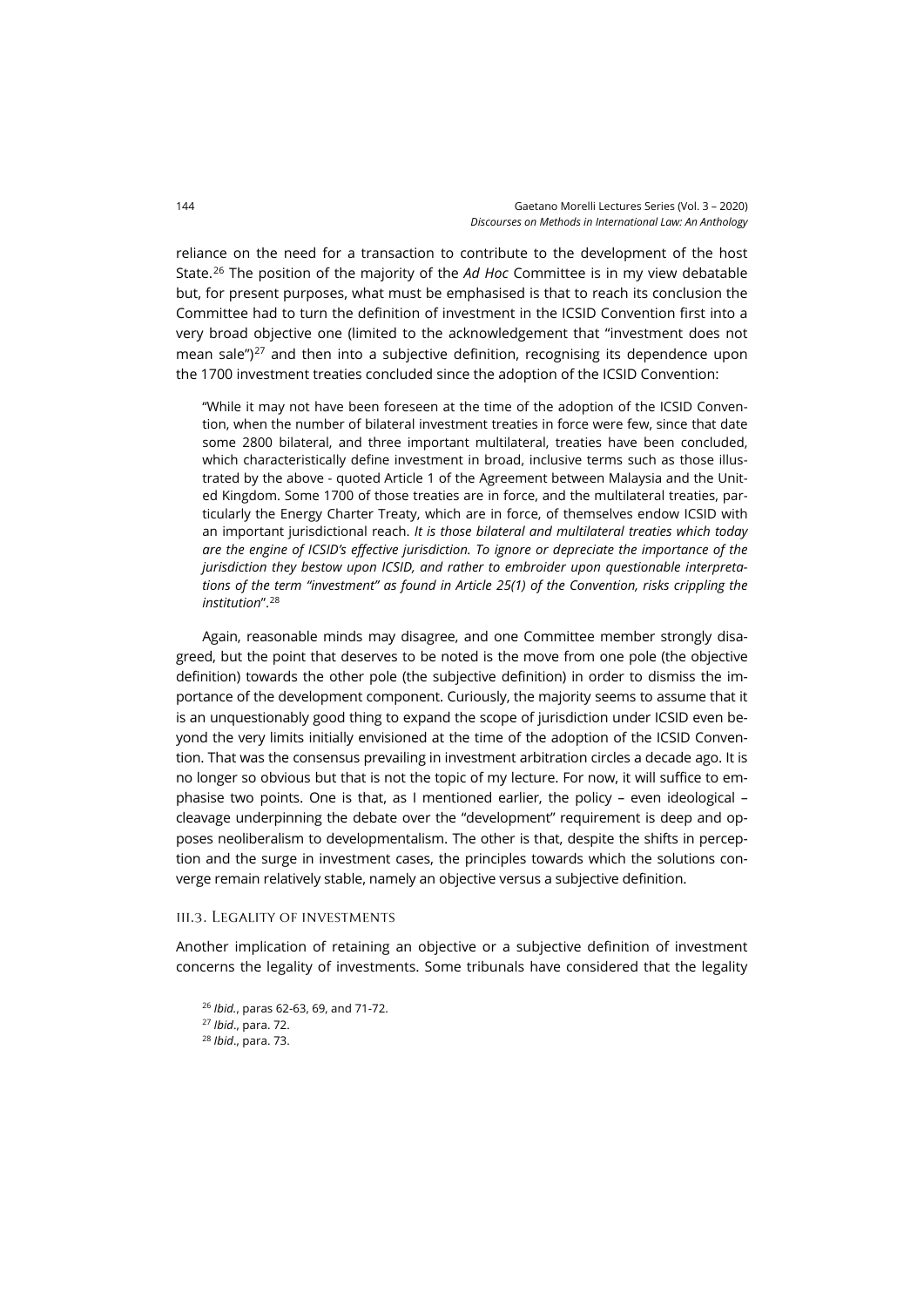and even the good faith of the investment are a definitional feature, rather than a condition for the protection of investments. Indeed, in *Anderson v. Costa Rica*[29](#page-10-0) the tribunal considered that there could be no investment in a transaction that was a hoax (a socalled "Ponzi scheme") and therefore had no legal existence. In a similar vein, the tribunal in *Phoenix v. The Czech Republic* reasoned that the restructuring of an investment scheme for the purpose of gaining protection under the applicable treaty was not mere-ly inadmissible; it meant that there was no "investment" under the treaty.<sup>[30](#page-10-1)</sup> Although at the jurisdictional level the end result of this position may be similar to that of considering illegality as a condition for the protection of an otherwise existing investment, there are potentially important implications of retaining one or the other stance.

These implications can be understood by reference to the widely accepted distinc-tion between initial and subsequent illegality of an investment.<sup>[31](#page-10-2)</sup> This distinction has been used to separate jurisdictional effects (a tribunal has no jurisdiction because, in case of initial illegality, there is no protected investment) from consideration at the merits stage (a tribunal can assert jurisdiction but, in its consideration of the merits, it will take into account the illegality in the operation of the investment). Such a distinction would only be possible if legality is not a definitional component of the term "investment". Indeed, if an asset, transaction or scheme needs to be lawful in order to be an investment, then it is less relevant when it became unlawful. As soon as it became so, there is no longer an investment, which is a pre-condition for a tribunal to exercise jurisdiction. By contrast, if legality is not a definitional component, then different forms of illegality may display different effects in a procedure. Such effects may concern not only jurisdiction, but also admissibility or the merits and, hence, the distinction between initial and subsequent illegality remains fully relevant. An investment that has been made legally but subsequently becomes inconsistent with the laws of the host country (e.g. an intellectual property right that has been declared invalid, a regulated company that has continued operation without renewing a permit or without meeting important safety standards, an extractive industry scheme that has massively polluted the surrounding

<span id="page-10-0"></span><sup>29</sup> See ICSID, award of 10 May 2010, case no. ARB(AF)/07/3, *Alasdair Ross Anderson and others v. Costa Rica*, paras 51-61.

<span id="page-10-1"></span><sup>30</sup> See ICSID, award of 15 April 2009, case no. ARB/06/5, *Phoenix Action, Ltd. v. The Czech Republic*, para. 114.

<span id="page-10-2"></span><sup>31</sup> On this distinction see ICSID: award of 16 August 2007, case no. ARB/03/25, *Fraport AG Frankfurt Airport Services Worldwide v. Republic of the Philippines*, para. 345; award of 29 July 2015, case no. ARB/10/15, *Bernhard von Pezold and others v. Republic of Zimbabwe*, para. 420; award of 22 August 2016, case no. ARB(AF)/12/5, *Rusoro Mining Ltd. v. Bolivarian Republic of Venezuela*, para. 289 *et seq*.. Permanent Court of Arbitration: final award of 18 July 2014, case no. AA 226, *Hulley Enterprises Limited (Cyprus) v. The Russian Federation*, paras 1354-1356; final award of 18 July 2014, case no. AA 227, *Yukos Universal Limited (Isle of Man) v. The Russian Federation*, paras 1354-1356; final award of 18 July 2014, case no. AA 228, *Veteran Petroleum Limited (Cyprus) v. The Russian Federation*, paras 1354-1356; award of 15 march 2016, case no. 2012-2, *Copper Mesa Mining Corporation v. Republic of Ecuador*, para. 5.54 *et seq*.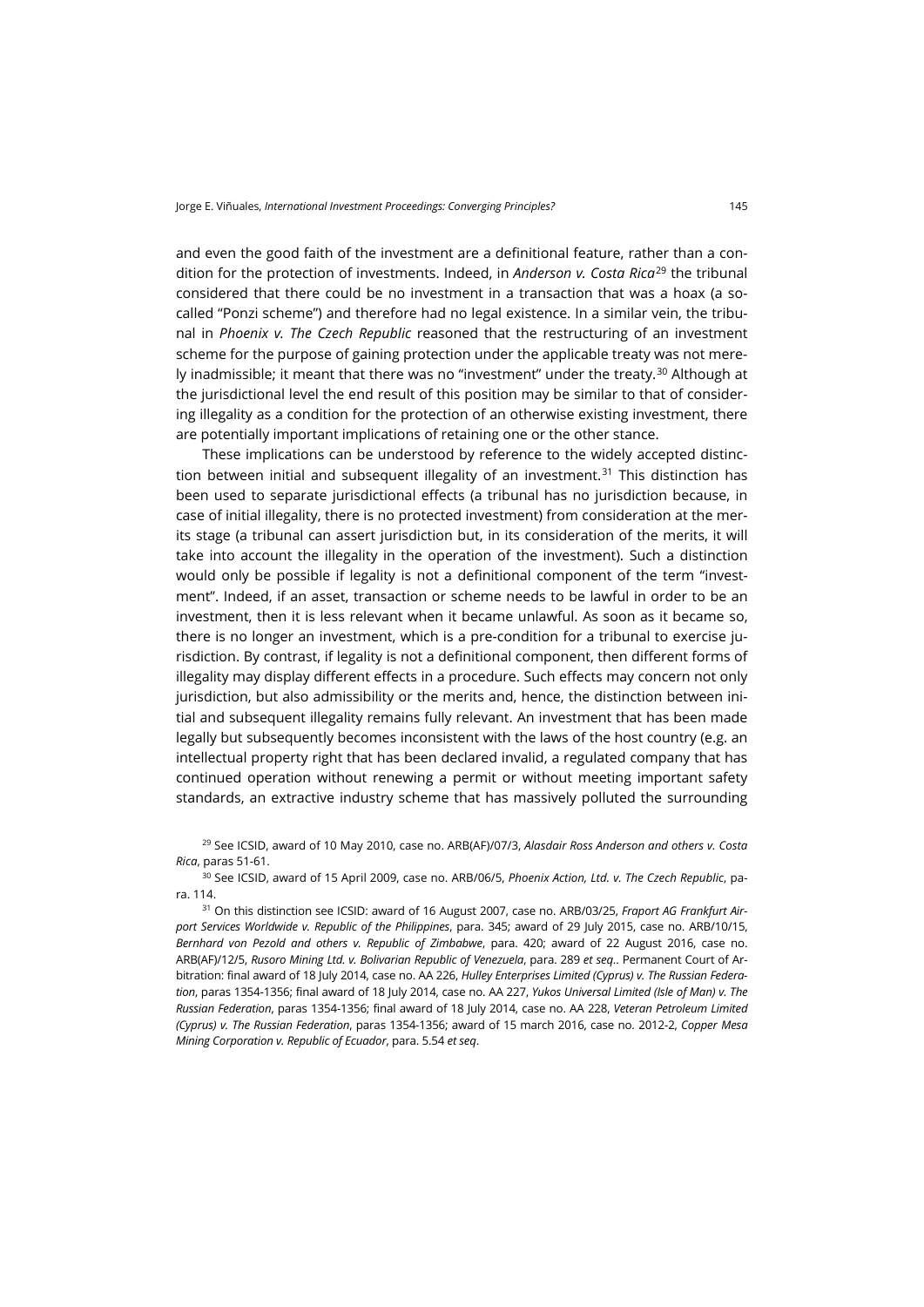area or bullied the affected populations by means of a private military company) would exist for jurisdictional purposes but the claims may not be admissible (i.e. the tribunal may not use its adjudicative power) or the company's actions may be such that the measures taken by the host State are entirely justified on the merits of the case. Such a wider set of effects only comes into play if legality is not a definitional component but a condition to be taken into account in deciding whether or not to grant protection to an investment and to what extent.

As before, reasonable minds may disagree as to the most appropriate stance but what must be emphasised is the fact that legality has converged towards two parallel positions, one where it is viewed as a definitional component and the other – more frequent – where it is considered as a requirement conditioning the (extent of) protection of an investment. Within the latter position, a number of finer-grained positions can be identified, particularly as regards the laws that must be taken into account in defining legality or the effects of initial illegality (jurisdiction or admissibility). These more specific positions have significant implications from the perspective of the SIP triangle, as they provide different degrees of relevance to laws protecting other interests. Over time, the scope of the laws that must be taken into account to assess the initial (il)legality of an investment has been broadened. One could interpret these developments as a jurisprudential line suggesting the emergence of a general principle under which a range of laws, including not only fundamental prohibitions (e.g. corruption),<sup>[32](#page-11-0)</sup> but also domestic investment laws, $^{\rm 33}$  $^{\rm 33}$  $^{\rm 33}$  as well as other relevant laws (e.g. environmental permits), $^{\rm 34}$  $^{\rm 34}$  $^{\rm 34}$  are relevant for the assessment of initial (il)legality. But it is also possible to interpret this body of cases as pointing to a limited set of parallel solutions, particularly because early stances have been iterated in subsequent cases. $35$  Whether different stances are steps in an incremental line or parallel convergences is difficult to decide in a context as volatile as investment treaty arbitration. What can instead be asserted with some confidence is that the range of possible solutions is relatively stable, with three main stances around which cases convergence. As discussed next, there is also some variation as to the consequences to be derived from this initial illegality.

<span id="page-11-0"></span><sup>32</sup> See e.g. ICSID, award of 2 August 2006, case no. ARB/03/26, *Inceysa Vallisoletane, SL v. El Salvador*, paras 252, 257 and 264.

<sup>33</sup> See e.g. ICSID, award of 12 July 2010, case no. ARB/07/20, *Saba Fakes v. Turkey*, para. 119.

<span id="page-11-2"></span><span id="page-11-1"></span><sup>34</sup> See e.g. ICSID, award of 30 March 2015, case no. ARB/11/24, *Mamidoil Jetoil Greek Petroleum Products Societe Anonyme S.A. v. Republic of Albania*, paras 372 and 378.

<span id="page-11-3"></span><sup>35</sup> For a subsequent iteration of the approach followed in *Inceysa v. El Salvador*, cit., see Permanent Court of Arbitration, award of 19 September 2013, case no. 2010-5, *ECE Projektmanagement International GmbH and Kommanditgesellschaft PANTA Achtundsechzigste Grundstücksgesellschaft mbH & Co v. Czech Republic*, paras 3.170-3.171. For a subsequent iteration of the approach in *Saba Fakes v. Turkey*, cit., see ICSID, award of 4 October 2013, case no. ARB/10/3, *Metal-Tech Ltd. v. Republic of Uzbekistan*, para. 165.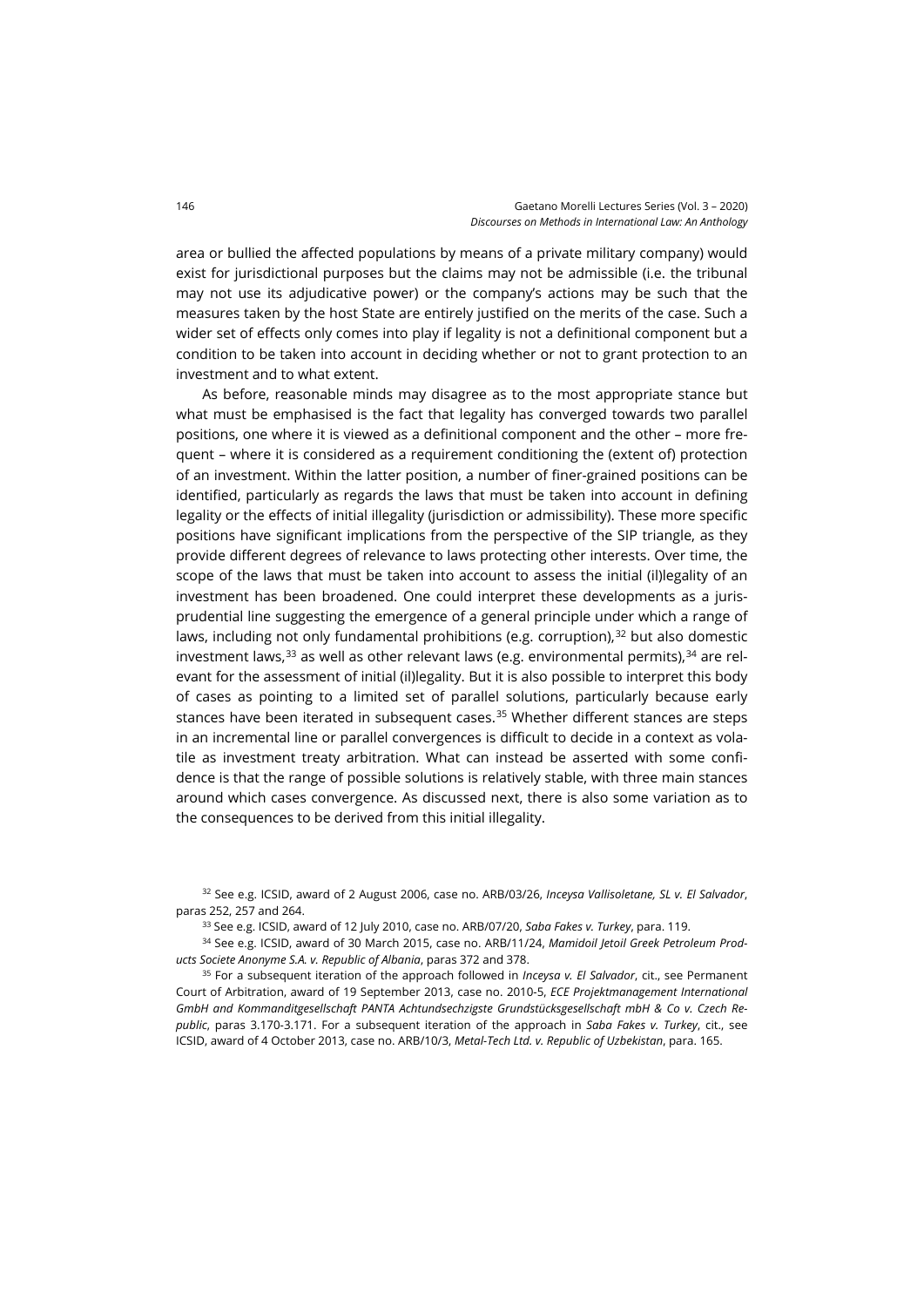## IV. The uncertain place of admissibility

Conceptually, the difference between considerations of jurisdiction and admissibility is very clear: whereas the former relate to whether a tribunal has the power to adjudicate a dispute, the latter concern the question of whether the tribunal should use this power. Significantly, whether a matter relates to jurisdiction or admissibility has also several practical implications. One commentator notes that the scope of review applicable to a tribunal's decision on the existence of its adjudicative power is different from the one applicable to decisions in the exercise of the tribunal's jurisdiction, including admissibil-ity.<sup>[36](#page-12-0)</sup> It could be added that the burden and standard of proof applicable to jurisdictional and admissibility matters also differs. Whereas the claimant bears the burden of proving the facts and conditions sustaining jurisdiction, the burden of establishing reasons why a tribunal should not use its adjudicative power lies with the respondent, and the standard may for some of those reasons be more demanding.<sup>[37](#page-12-1)</sup> In light of these and other potential differences, $38$  characterising an objection as a matter of jurisdiction rather than as one of admissibility is not a purely conceptual exercise. Yet, in practice, tribunals have taken different stances that I will illustrate by reference to two main questions, namely the (il)legality of investments and indirect shareholder claims.

#### iv.1. Illegality between jurisdiction and admissibility

In the previous section, I referred to the role of (il)legality in assessing whether a tribunal has jurisdiction over a claim. I mentioned that two main positions have been formulated in this regard depending on whether legality is a definitional component of the term investment or a condition for its protection. As noted earlier, in the latter case, the effects of illegality may concern not only jurisdictional matters but also admissibility matters or even the merits of the case. Such a broader palette of possible effects has resulted in an additional spectrum of stances regarding what is essentially the same question, namely that the investment was initially tainted by a violation of the laws of the host State.

There are two main stances that serve as poles of attraction to the solutions envisaged by tribunals. Illegality is most often framed as defeating "consent" and therefore depriving the tribunal of its jurisdictional basis. As discussed in the previous section, there is some variability as to the types of illegality, but the end result is that States have not con-

<span id="page-12-0"></span><sup>36</sup> Z. DOUGLAS, *The International Law of Investment Claims*, Cambridge: Cambridge University Press, 2009, para. 307.

<span id="page-12-1"></span><sup>37</sup> See e.g. Permanent Court of Arbitration, award on jurisdiction and admissibility of 17 December 2015, case no. 2012-12, *Philip Morris Asia Limited v. Commonwealth of Australia*, paras 495, as well as 509 and 536 for an application; ICSID, award of 2 March 2015, case no. ARB/10/13, *Hassan Awdi, Enterprise Business Consultants, Inc. and Alfa El Corporation v. Romania*, para. 212.

<span id="page-12-2"></span><sup>38</sup> See e.g. ICSID, decision on liability of 29 December 2014, case no. ARB/07/31, *HOCHTIEF Aktiengesellschaft v. Argentine Republic*, para. 149.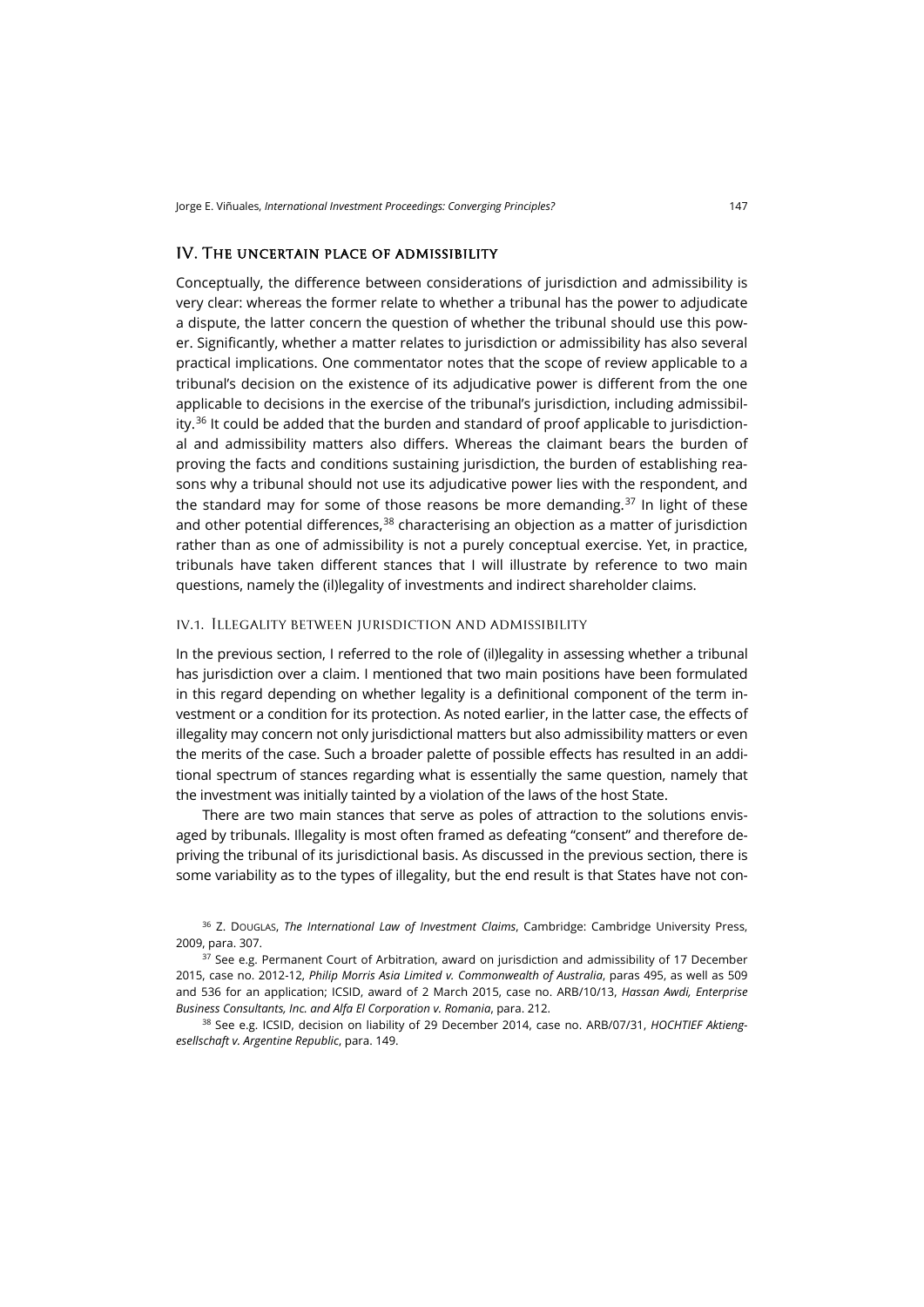sented to provide protection to such assets or schemes. By way of illustration, in *Inceysa v. El Salvador*, this conclusion was reached both in connection with international public policy and, in clearer terms, as regards the prohibition of unlawful enrichment: "In conclusion, the Tribunal considers that because Inceysa's investment was made in a manner that was clearly illegal, it is not included within the scope of consent expressed by Spain and the Republic of El Salvador in the BIT and, consequently, the disputes arising from it are not subject to the jurisdiction of the Centre. Therefore, this Arbitral Tribunal declares itself incompetent to hear the dispute brought before it". [39](#page-13-0)

The underpinning rationale is not that there is no "investment" but that, due to its illegality, States cannot have intended to afford it protection, including through the possibility to bring an investment claim before an arbitral tribunal.

The effects of illegality are, however, not always stated with such clarity. A case at the borderline between jurisdiction and admissibility is *World Duty Free v. Kenya*, where the tribunal considered that a contract secured by means of a bribe paid to the then Kenyan President could not be enforced. The tribunal seems to consider that there is no basis for jurisdiction as the contract is not valid, but it states its conclusions on language reminiscent of inadmissibility:

"In light of domestic laws and international conventions relating to corruption, and in light of the decisions taken in this matter by courts and arbitral tribunals, this Tribunal is convinced that bribery is contrary to the international public policy of most, if not all, States or, to use another formula, to transnational public policy. Thus, claims based on contracts of corruption or on contracts obtained by corruption cannot be upheld by this Arbitral Tribunal". [40](#page-13-1)

The stance taken by the tribunal is made complex by the fact that the instrument on which the claimant relied to assert the jurisdiction of the tribunal was the contract secured by corruption, rather than an overarching investment treaty.

A clearer stance regarding the inadmissibility implications of illegal transactions is provided by the decision in *Churchill Mining and Planet Mining v. Indonesia*. In this case, the tribunal reasoned that a claim based on rights that had been secured by fraud or forgery, even if such acts were attributable to the entity that had transferred these rights to the claimant, were inadmissible. $41$  Underpinning this conclusion are some case-specific considerations, including the fact that the Claimants had been negligent in inquiring into the processes used by its local partner as well as, quite surprisingly, in presenting some of the forged documents at stake as evidence in the arbitration pro-

<sup>39</sup> See *Inceysa v. El Salvador*, cit., para. 257.

<span id="page-13-1"></span><span id="page-13-0"></span><sup>40</sup> See ICSID, award of 4 October 2006, case no. ARB/00/7, *World Duty Free Company Limited v. Republic of Kenya*, para. 157.

<span id="page-13-2"></span><sup>41</sup> See ICSID, award of 6 December 2016, case no. ARB/12/14, *Churchill Mining PLC and Planet Mining Pty Ltd v Republic of Indonesia*, para. 508.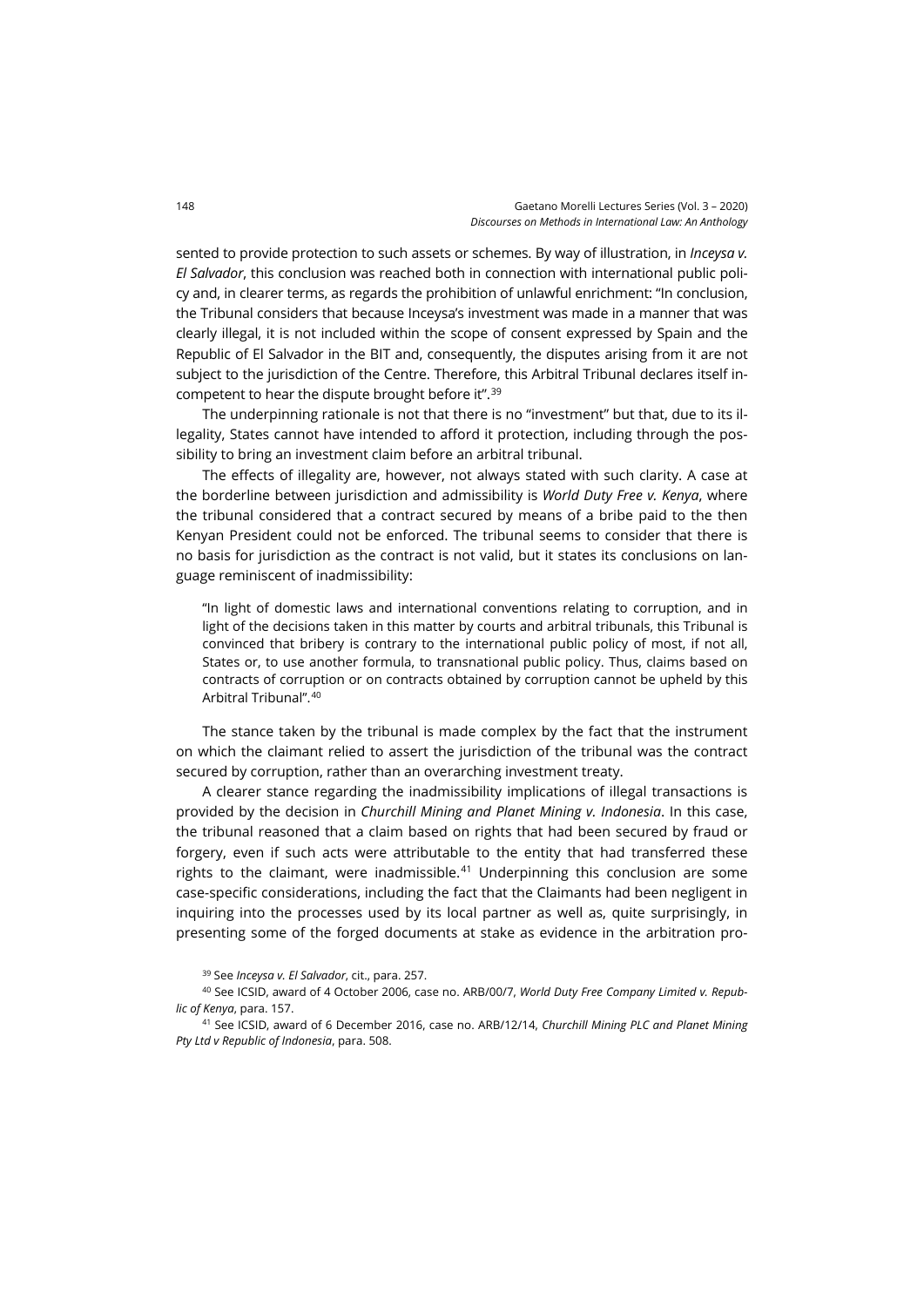ceedings. Interestingly, the tribunal expressly referred to the palette of effects that may arise from fraudulent conduct:

"[t]he legal consequences of fraudulent conduct depend to a large extent on the circumstances of each case, which may include the applicable treaty, the seriousness of the fraud, the role of the disputing parties or third parties in relation to the fraud, the nexus between the fraud and the claims, and the time when the fraud was committed. A review of international cases shows that fraudulent conduct can affect the jurisdiction of the tribunal, or the admissibility of (all or some) claims, or the merits of a dispute".<sup>[42](#page-14-0)</sup>

This statement is correct if one sees, as most tribunals, the (il)legality of the investment not as a definitional component but as condition for its (full) protection. At the same time, the tribunal is implying than a finer-grained inquiry is necessary to understand the implications of fraudulent conduct.

The three decisions discussed in the previous paragraphs do not illustrate three stances, but only two, with *World Duty Free v. Kenya* somewhat in the middle to further highlight that there are two main poles of attraction for the solutions offered by tribunals. If a merits dimension is added, a range of new possibilities arises but only provided that the relevant claim falls under the jurisdiction of a tribunal and is admissible. I have discussed some aspects of this question elsewhere.<sup>[43](#page-14-1)</sup> For present purposes, the main point lies in the level of analysis suggested by these cases as one which is not merely that of a rule-by-rule (too broad) or a case-by-case (too narrow) basis but, instead, one that focuses on possible solutions, parallel stances, that serve as poles of attraction for the case law.

## iv.2. Indirect shareholder claims

The question of indirect shareholder claims presents some similarities with that of the characterisation of the term investment. Indeed, for a claim brought by a shareholder of a company which is, in turn, a shareholder of a company constituted in the host State, to be possible, the claimant must qualify as a "foreign investor" holding an "investment" under the terms of the applicable treaty. Aside from the questions arising from the term "investment" itself, which I have discussed to some extent earlier, two additional points relate to whether there is a "foreign investor" under the treaty as well as to whether it is a proper claimant. These three questions (investment, foreign investor, admissibility) have offered three different avenues to address the issue of indirect shareholder claims, with diverging solutions within each avenue.

<sup>42</sup> *Ibid*., para. 494.

<span id="page-14-1"></span><span id="page-14-0"></span><sup>43</sup> See J.E. VIÑUALES, *Investor Diligence in Investment Arbitration: Sources and Arguments*, in *ICSID Review-Foreign Investment Law Journal*, 2017, p. 346 *et seq*.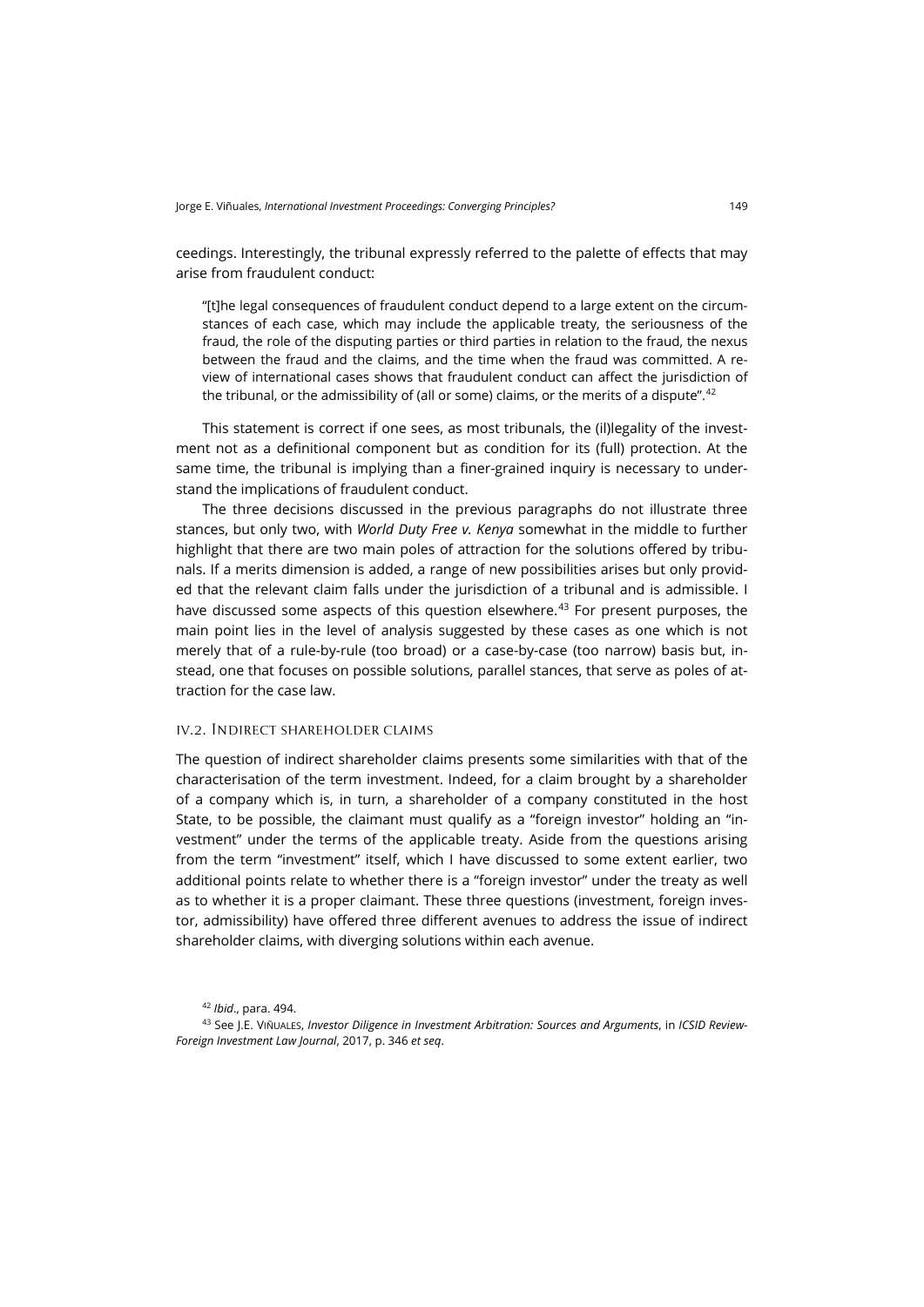A convenient way of organising the discussion is to proceed chronologically, starting with the position under general international law as formulated by the ICJ in the *Barcelona Traction* case.[44](#page-15-0) The facts of the case are well-known. Belgium brought an action before the ICJ against Spain in an attempt to exercise diplomatic protection of the Belgian shareholders of a Canadian company acting in Spain, for losses sustained by the company. One of the preliminary objections submitted by Spain was that Belgium lacked *jus standi* to bring a claim on behalf of Belgian interests in a Canadian company and, therefore, the claim was inadmissible. The Court framed the question in admissibility terms inquiring whether the losses allegedly suffered by Belgian shareholders were a result of a breach of rights of which such shareholders (rather than the company itself) were the beneficiaries. Because the company had a separate legal personality and the measures challenged affected the company's rights (and not the shareholders' rights, but merely their interests),[45](#page-15-1) Belgium had no *jus standi* to bring a claim. There is some controversy as to whether the ICJ chamber in the *ELSI* case abandoned this stance in favour of the admissibility of shareholder claims.<sup>[46](#page-15-2)</sup> But in a more recent decision, the full court confirmed the stance taken in the *Barcelona Traction* case according to which the legal personality of companies means that a company has "rights over its own property, rights which it alone is capable of protecting".<sup>[47](#page-15-3)</sup> But the ICJ also noted that an exception to this rule – allowing the "protection by substitution" of shareholder for the company – can be introduced by an investment treaty. $48$ 

The discussion of the *Barcelona Traction* case provides the fall back stance against which the investment case law has framed the question of indirect shareholder claims. Two such framings, each allowing for different stances, can be identified. Both dismiss the relevance of the *Barcelona Traction* stance, but on different grounds. On the one hand, a treaty may assimilate a local company controlled by foreign shareholders to a foreign company. Thus, an otherwise local company could bring a claim to protect its own rights as if it were a foreign investor. On the other hand, the definition of investment is often broad enough to include "shares" in local companies. The "rights" – by contrast to mere interests – of which shareholders are direct beneficiaries are thereby broadened in such a way that a shareholder bringing a claim for measures against the local company is exercising its own rights, not protection (of the company) by substitution. In both cases, questions of admissibility are thus converted (sometimes debatably)

<span id="page-15-4"></span><span id="page-15-3"></span><sup>47</sup> International Court of Justice, *Ahmadou Sadio Diallo* (Republic of Guinea v. Democratic Republic of the Congo), preliminary objections, judgment of 24 May 2007, para. 61.

<sup>48</sup> *Ibid*., para. 88.

<span id="page-15-0"></span><sup>44</sup> International Court of Justice, *Barcelona Traction, Light and Power Company, Limited* (Belgium v. Spain), judgment of 15 February 1970, para. 3.

<sup>45</sup> *Ibid*., para. 44.

<span id="page-15-2"></span><span id="page-15-1"></span><sup>46</sup> International Court of Justice, *Elettronica Sicula S.p.A. (ELSI)* (United States of America v. Italy), judgment of 20 July 1989, para. 15.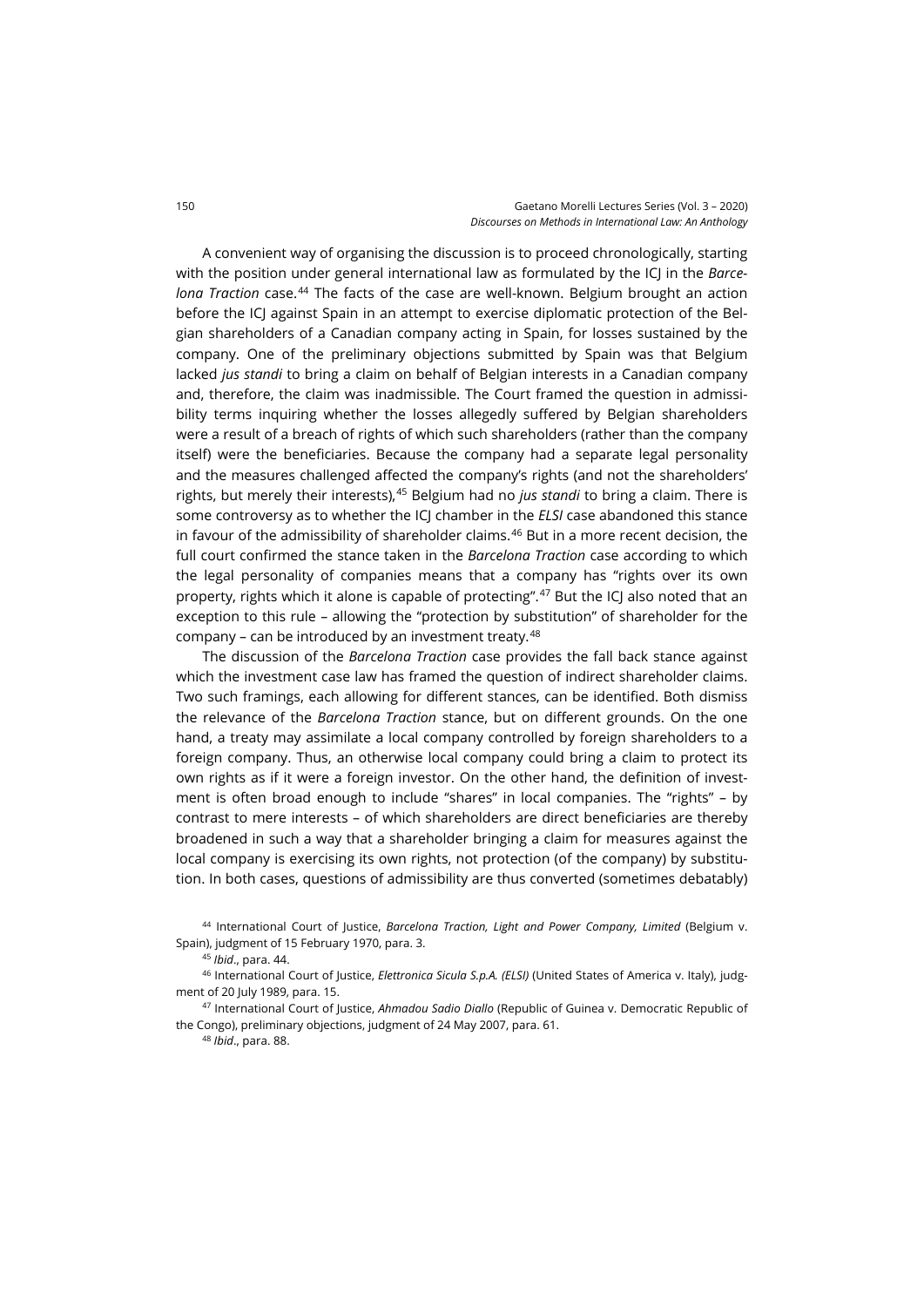into questions of jurisdiction because what a tribunal must assess is whether there is an "investment" by a "foreign investor" under the applicable treaty and potentially the ICSID Convention. Thus, whereas the *Barcelona Traction* stance focuses on admissibility, these two other avenues focus on jurisdiction. Up to now, the situation is relatively simple, although it may raise questions such as those discussed in connection with the definition of investment.

The analysis becomes more complex when the shareholders' claim becomes genuinely indirect. The situation then involves at least three layers, namely the shareholders (nationals of State A) of a company incorporated either in a third State (State B) or in the host State (State C), which is itself a shareholder of a company incorporated in host State. The applicable treaty, including the arbitration clause, is between State A and State C. The equation could be much more complex if there are more than three layers of shareholding, different levels of participation (majority or minority), and several applicable treaties. The three avenues identified in the previous paragraphs arise again, but I would like to focus on two of them, namely the question of whether there is an investment (for jurisdictional purposes) or whether the indirect shareholder claim is admissible.

The first question is whether there is an "investment" under the applicable treaty or potentially the ICSID Convention as well. Investment tribunals have taken two stances in this regard. Some tribunals, relying on either specific wording of the applicable treaty or on a broad interpretation of it, have considered that indirectly held shares amount to an investment.[49](#page-16-0) This is problematic because it means that the legal personality of the company in State B is being ignored, even if such corporate screen is useful for other purpose such as tax optimisation or other form of corporate structuring. The "suppression" of this corporate layer can rely on the "economic reality" of the transaction, although the ICJ had expressly discarded such a possibility, except in exceptional circumstances, in the *Barcelona Traction* case. The economic reality of the transaction is thus selectively taken into account. It does indeed exist for, e.g. tax purposes, but it does not exist for investment claims purposes or for the purpose of extending the obligations arising from a contract between the host State and the company to the shareholder. Moreover, selectivity is even clearer if one compares the suppression of the intermediate corporate screen with other questions where disregard of formalities would be

<span id="page-16-0"></span><sup>49</sup> On this question see generally D. BENTOLILA, *Shareholders' Action to Claim for Indirect Damages in ICSID Arbitration*, in *Trade, Law and Development*, 2010, p. 115 *et seq.*, referring to ICSID: decision on jurisdiction of 3 August 2004, case no. ARB/02/8, *Siemens A.G. v. Argentine Republic*, paras 137-142; decision on jurisdiction of 29 June 1999, case no. ARB/98/4, *Wena Hotels Limited v. Arab Republic of Egypt*, paras 45-46; decision on objections to jurisdiction of 11 May 2005, case no. ARB/02/16, *Sempra Energy International v. Argentine Republic*, para. 90/91; decision on objections to jurisdiction, case no. ARB/03/2, *Camuzzi International S.A. v. Argentine Republic*, para. 63; decision of the tribunal on preliminary objections to jurisdiction, case no. ARB/03/10, *Gas Natural SDG, S.A. v. Argentine Republic*, paras 33-35. UNCITRAL Arbitration Rules, award of 3 September 2001, *Lauder v Czech Republic*, para. 77.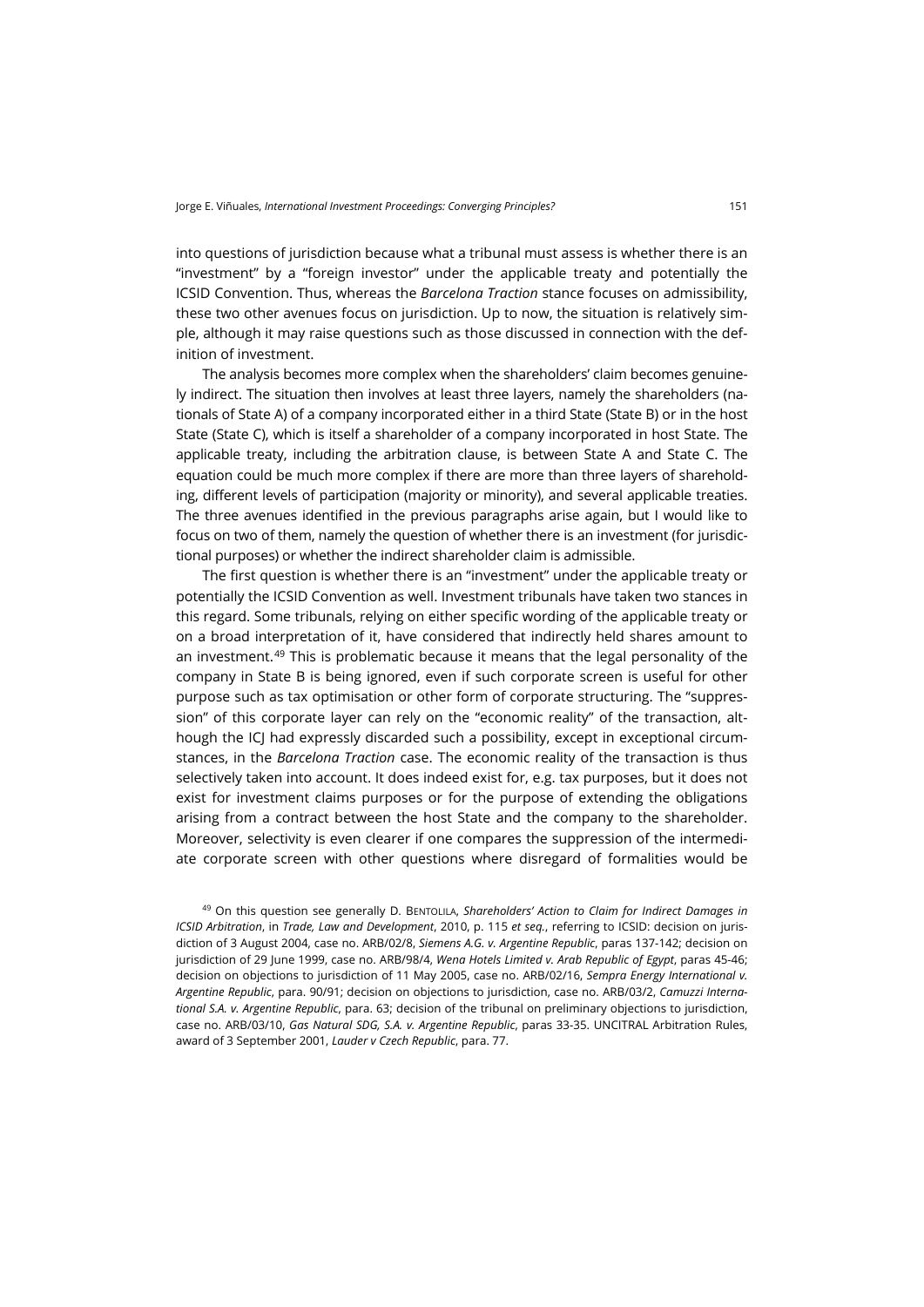much more warranted, such as the artificial distinction between treaty and contract claims, which in economic reality relate to the very same transaction. Whether disregarding the intermediate corporate screen is an explicit (through a focus on the "economic reality" of the transaction) or an implicit step (by inflating the definition of investment so as to turn any interest into a direct right), this solution greatly facilitates treaty shopping, parallel proceedings and potentially double-recovery. However, some tribunals have applied a more rigorous and, in my view, legally accurate test, stating that that shareholders in State A have no rights on the assets of either the intermediate company in State B or C (which includes the shares in the company in State C) or the end company in State C. This was the reason why the tribunal in the *Poštová Banka* case declined jurisdiction *ratione materiae* to hear the claim of the Cyprus investor, itself a shareholder of the Slovak investor, who had identified as its investment the Greek bonds owned by the Slovak investor.<sup>[50](#page-17-0)</sup> Despite their stark difference of approach, the two stances share the fact that they analyse the "indirectness" of the claim through the prism of jurisdiction, specifically whether there is an investment.

A different way of approaching this question is through the prism of admissibility, <sup>[51](#page-17-1)</sup> as the ICJ has done in its case law. The question would then be whether the claimants (shareholders in State A) are the proper party to bring a claim in light of the object of the claim and, more specifically, of whether they hold rights protected under the applicable treaty or mere interests. Depending on the challenged measures and the affected rights, the proper party to bring the claim may be the company in State C (if considered a "foreign investor" under the treaty or simply through domestic remedies) or the intermediate company in State B or C (if a suitable treaty is applicable). In such a case, a claim brought by the shareholders in State A would simply be inadmissible (as was the claim brought by Belgium on behalf of Belgian shareholders in the Barcelona Traction). This stance would have significant implications not only for the limitation of treaty shopping, parallel proceedings, and potentially double-recovery, but also for the proper role of economic reality in investment proceedings. It does not seem acceptable that for purposes of indirect shareholder suits, the economic reality of a transaction is taken into account (thus facilitating access to investment treaty arbitration) but, when it comes to determining whether treaty and contract claims are essentially the same, the eco-

<span id="page-17-0"></span><sup>50</sup> *Poštová banka v. Greece*, cit., paras 228-247. A variation of this approach, also emphasising a less expansive interpretation of the term investment, is provided by ICSID, award of 2 November 2012, case no. ARB/10/12, *Standard Chartered Bank v. United Republic of Tanzania*, paras 257-270. In this case, the tribunal considered that investment requires an active role: "protection of the UK-Tanzania BIT requires an investment made by, not simply held by, an investor […] it would be unreasonable to read the BIT to permit a UK national with subsidiaries all around the world to claim entitlement to the UK-Tanzania BIT protection for each and every one of the investments around the world held by these daughter or granddaughter entities", para. 270.

<span id="page-17-1"></span><sup>51</sup> See ICSID, decision on annulment of 25 September 2007, case no. ARB/01/08, *CMS Gas Transmission Company v. Argentine Republic*, para. 75, as well as paras 89-97.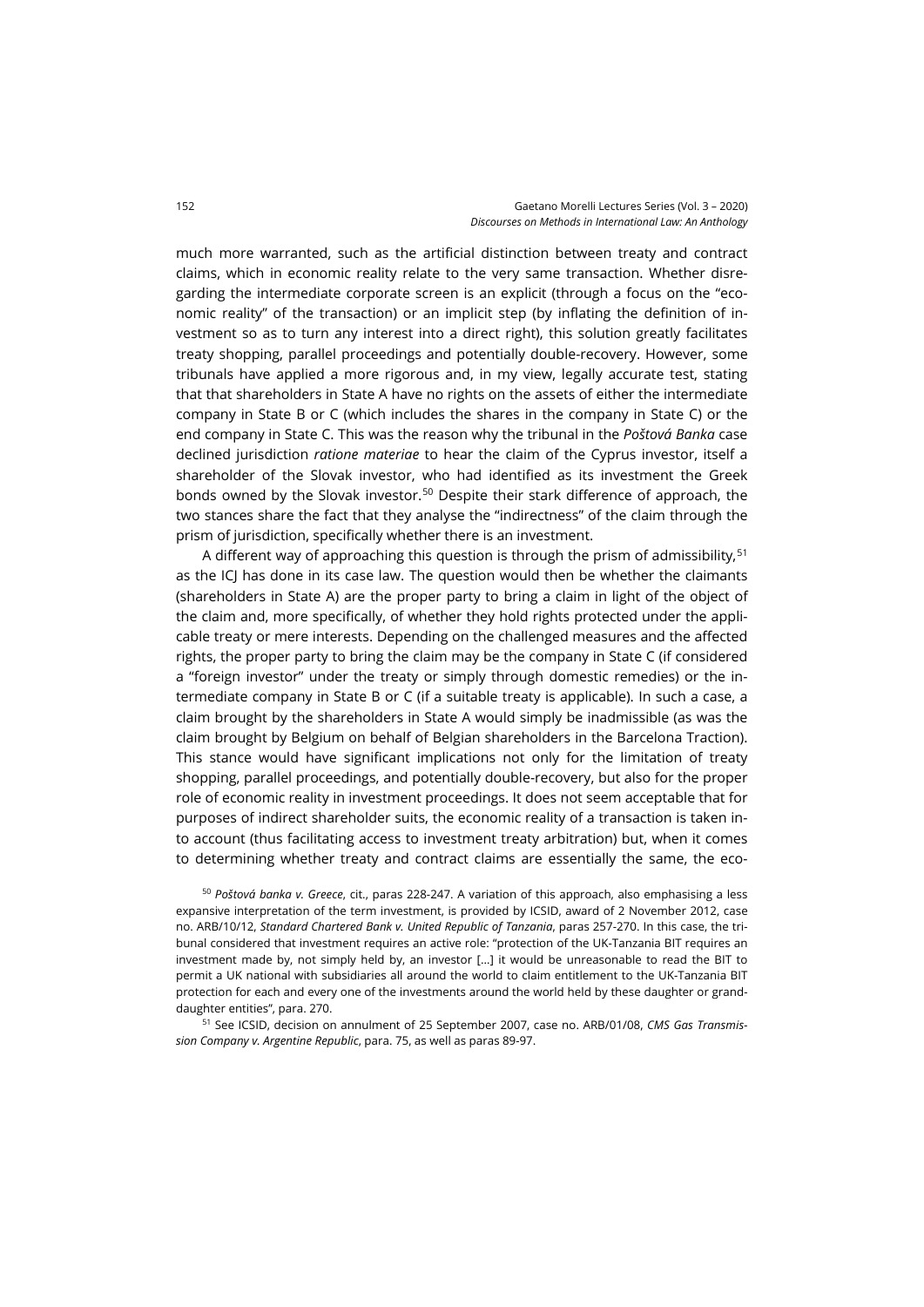nomic reality of the transaction is disregarded (thus further facilitating access to investment treaty arbitration and even limiting the impact of a carefully negotiated contract, often required by a tender process).

As in previous sections, let me add that reasonable minds may and have disagreed on such questions, but my point is different, namely that the analytical level at which such questions should be analysed is given by these parallel solutions. These are the silent micro drivers of a system that has come under so much criticism in the last years. And the analysis of these parallel stances must take into account their systemic effects, which are far from negligible. As I will discuss in the next section, the same reasoning is applicable to stances taken by tribunals in connection with the consideration of the merits of a case.

## V. (Over-)Reliance on investment treaties

International lawyers working on and writing about international investment law have tended to rely, perhaps too much, on investment treaties, whether bilateral investment treaties (BITs) or investment chapters in free trade agreements (FTAs). International investment agreements (IIAs) certainly play an important role, as they provide the most frequent basis for investment claims. However, they are far from being the only source of the law applicable to foreign investment disputes, which equally encompasses at the very least domestic law, perhaps contractual arrangements, as well as other customary and treaty-based rules of international law.

<span id="page-18-0"></span>Over-reliance upon IIAs is partly the result of some confusion between jurisdiction and applicable law. The fact that an arbitration clause may be limited to claims for breach of the relevant IIA does not mean that the only applicable law is that treaty. This should be a truism for any tribunal. Arbitration clauses may be relevant to determine the scope of the law applicable to the dispute, but they are not decisive. Questions of treaty law or State responsibility, which arise from customary international law, or legal aspects on which international law says little, such as corporate structure or intellectual property rights, are regularly addressed in investment disputes. Even when the treaty contains a clause defining the applicable law as "the treaty and other rules of international law", some questions will necessarily have to rely on domestic law. This is, how-ever, not the issue that I would like to address here.<sup>[52](#page-18-0)</sup> Instead, I would like to focus on the relations between treaty and custom in investment disputes in order to highlight, as before, different stances taken in the jurisprudence and some of their implications.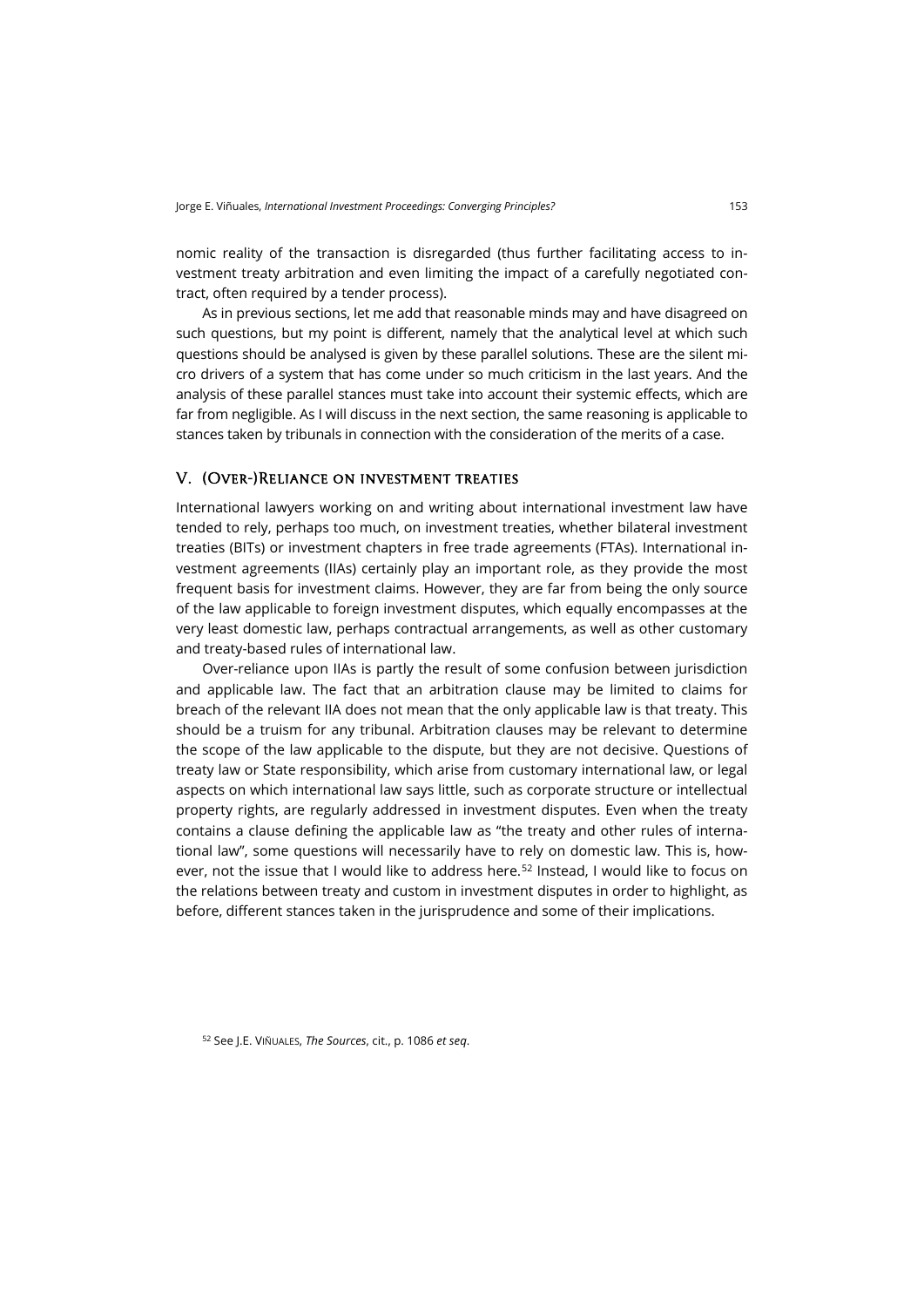#### v.1. Treaty and custom in investment arbitration

As noted earlier, reference to customary law in investment arbitration is not a particularly controversial question.<sup>53</sup> Tribunals routinely make reference to the customary law of treaties, particularly to the rules on treaty interpretation, or to customary rules on State responsibility. This is rather obvious. What is more difficult to map is the exact operation of such references. Over-reliance upon IIAs as *lex specialis* may obscure the many ways in which customary norms can be articulated with provisions in an IIA: *i*) to interpret such provisions; *ii*) as governing norms superseding treaty provisions (most notably because of the hierarchy of peremptory norms, which are of customary nature); and last but absolutely not least *iii*) as governing norms supplementing treaty provisions for questions not addressed by the latter.

Keeping in mind these three forms of interaction may have significant practical implications, as can be shown by reference to the expression of State sovereignty in foreign investment disputes. The third and often neglected form of interaction between treaty and custom is perhaps the only proper avenue for the operation of customary concepts expressing the idea of sovereignty in an actionable manner. This point was emphasised by the tribunal in *AAPL v Sri Lanka*, which is the very decision that recognised arbitration without privity: "[I]t should be noted that the Bilateral Investment Treaty is not a self-contained closed legal system limited to provide for substantive material rules of direct applicability, but it has to be envisaged within a wider juridical context in which rules from other sources are integrated through implied incorporation methods, or *by direct reference to certain supplementary rules*, whether of international law character or of domestic law nature". [54](#page-19-1)

I do not question the possibility that the wording of an IIA may displace or exclude certain customary norms (which are not of peremptory nature), including certain actionable concepts expressing the idea of sovereignty. But that is only the case when the parties have specifically intended to do so and one would expect an investment tribunal to analyse whether and to what extent a specific treaty provision (or a set of them) excludes partly or entirely an otherwise applicable customary norm. A tribunal must not avoid such a necessarily fine-grained analysis by merely stating that it is applying the treaty, because treaties are "not a self-contained closed legal system" and their application requires resort to supplementary norms.

One of the most frequent examples of such supplementary norms is provided by the customary rules on treaty interpretation and application codified in the 1969 Vienna

<sup>54</sup> *AAPL v. Sri Lanka*, cit., para. 21 (emphasis added).

<span id="page-19-1"></span><span id="page-19-0"></span><sup>53</sup> This section relies on my previous work on the topic. See J.E. VIÑUALES, *Customary Law in Investment Regulation*, in *Italian Yearbook of International Law*, 2013/2014, p. 23; J.E. VIÑUALES, *Sovereignty in Foreign Investment Law*, in Z. DOUGLAS, J. PAUWELYN, J.E. VIÑUALES (eds), *The Foundations of International Investment Law*, Oxford: Oxford University Press, 2014, pp. 317-362.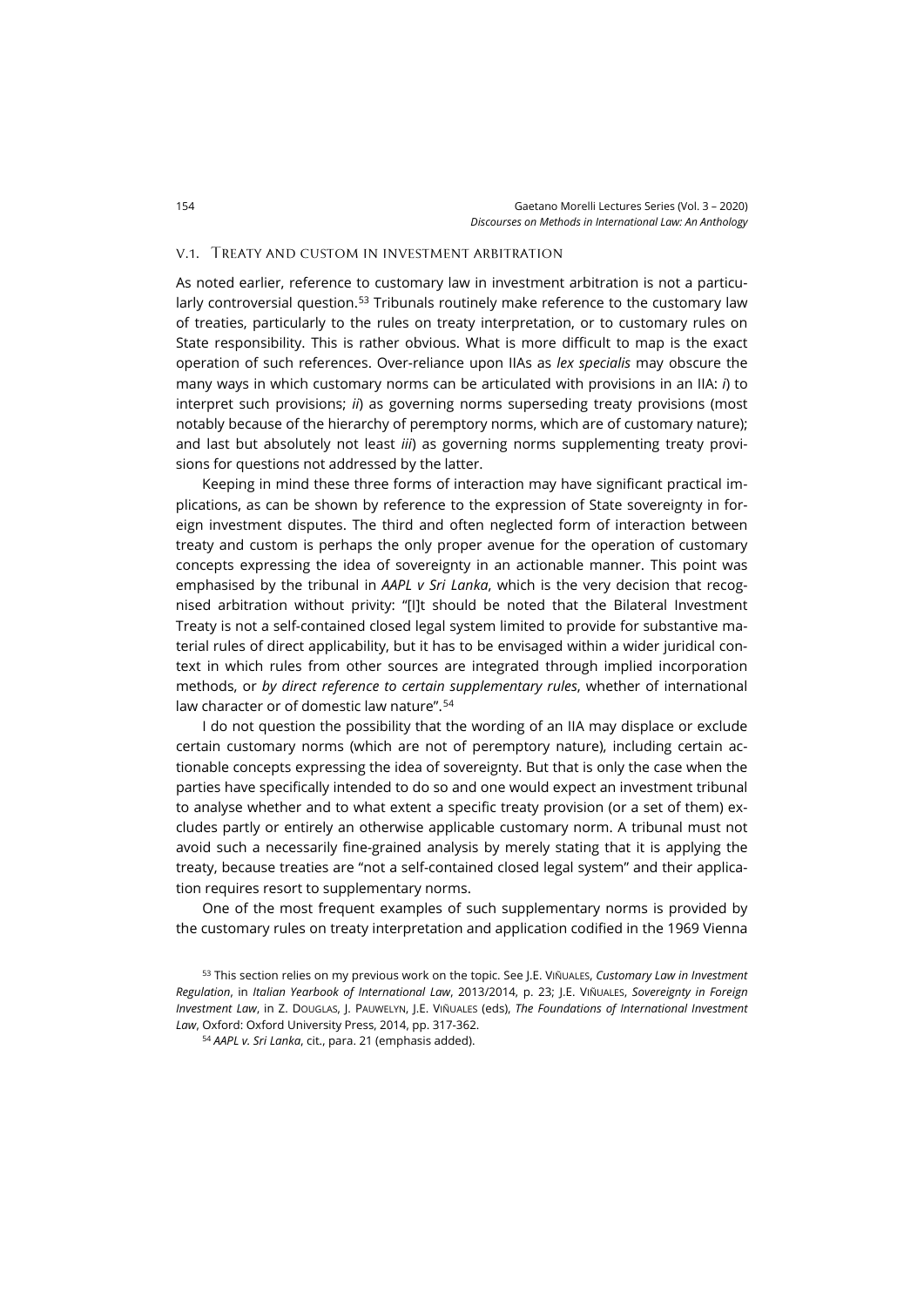Convention on the Law of Treaties (VCLT), although the supplementing role has a wider scope. As noted by the tribunal in *Accession Mezzanine v. Hungary*:

"There are a few essential points to be made in this context. First, the interpretation and application of the BIT is governed by international law, as is any treaty, and the expropriation clause is, obviously, a key part of the BIT. Second, it may not be possible to consider the scope and content of the term 'expropriation' in the BIT without considering customary and general principles of international law, as well as any other sources of international law in this area […] The BIT in this case, as in almost all cases, has no definition of 'expropriation' within its text, nor does it contain guidelines that would assist the Tribunal in determining whether or not there has been a compensable taking of property. Expropriation has been and is now part of international law, and the change from dispute resolution under the system of diplomatic protection to investor-state arbitration has not modified that. It is true that BITs have become the most reliable source of law in this area, as have the awards of ICSID, other investor-state tribunals acting under the UNCITRAL Arbitration Rules, and other modern-day tribunals, such as the Iran-U.S. Claims Tribunal, state practice, and writings of scholars. But that is not inconsistent with the continuing relevance of customary and general principles of international law, at least as to BIT obligations that are silent as to scope and content, as well as any other sources of international law with respect to expropriation". [55](#page-20-0)

This quotation reflects the tendency of tribunals to look at BITs, in fact IIAs, as "the most reliable source of law in this area" but, at the same time, it highlights that even for questions that are addressed in IIAs, such as expropriation, reference to customary law may still be necessary for interpretive purposes. Thus, under this stance, even if the IIA applies as *lex specialis*, that does not mean that customary law on that very specific point becomes irrelevant. It may apply together with the treaty norm in order to clarify the contents of such norm.<sup>[56](#page-20-1)</sup>

*A fortiori*, when the applicable treaty does not govern the question expressly, the supplementary role of custom should be expected to be much greater. The overall im-

<span id="page-20-0"></span><sup>55</sup> See ICSID, decision on respondents objection under arbitration rule 41, para. 5, of 16 January 2013, case no. ARB/12/3, *Accession Mezzanine Capital L.P. and Danubius Kereskedohaz Vagyonkezelo v. Hungary*, paras 67-68 (emphasis added).

<span id="page-20-1"></span><sup>56</sup> International Court of Justice, *Legality of the Threat or Use of Nuclear Weapons in Armed Conflict*, advisory opinion of 8 July 1996, para. 25 ("The Court observes that the protection of the International Covenant of Civil and Political Rights does not cease in times of war, except by operation of Article 4 of the Covenant whereby certain provisions may be derogated from in a time of national emergency. Respect for the right to life is not, however, such a provision. In principle, the right not arbitrarily to be deprived of one's life applies also in hostilities. The test of what is an arbitrary deprivation of life, however, then falls to be determined by the applicable *lex specialis*, namely, the law applicable in armed conflict which is designed to regulate the conduct of hostilities. Thus whether a particular loss of life, through the use of a certain weapon in warfare, is to be considered an arbitrary deprivation of life contrary to Article 6 of the Covenant, can only be decided by reference to the law applicable in armed conflict and not deduced from the terms of the Covenant itself").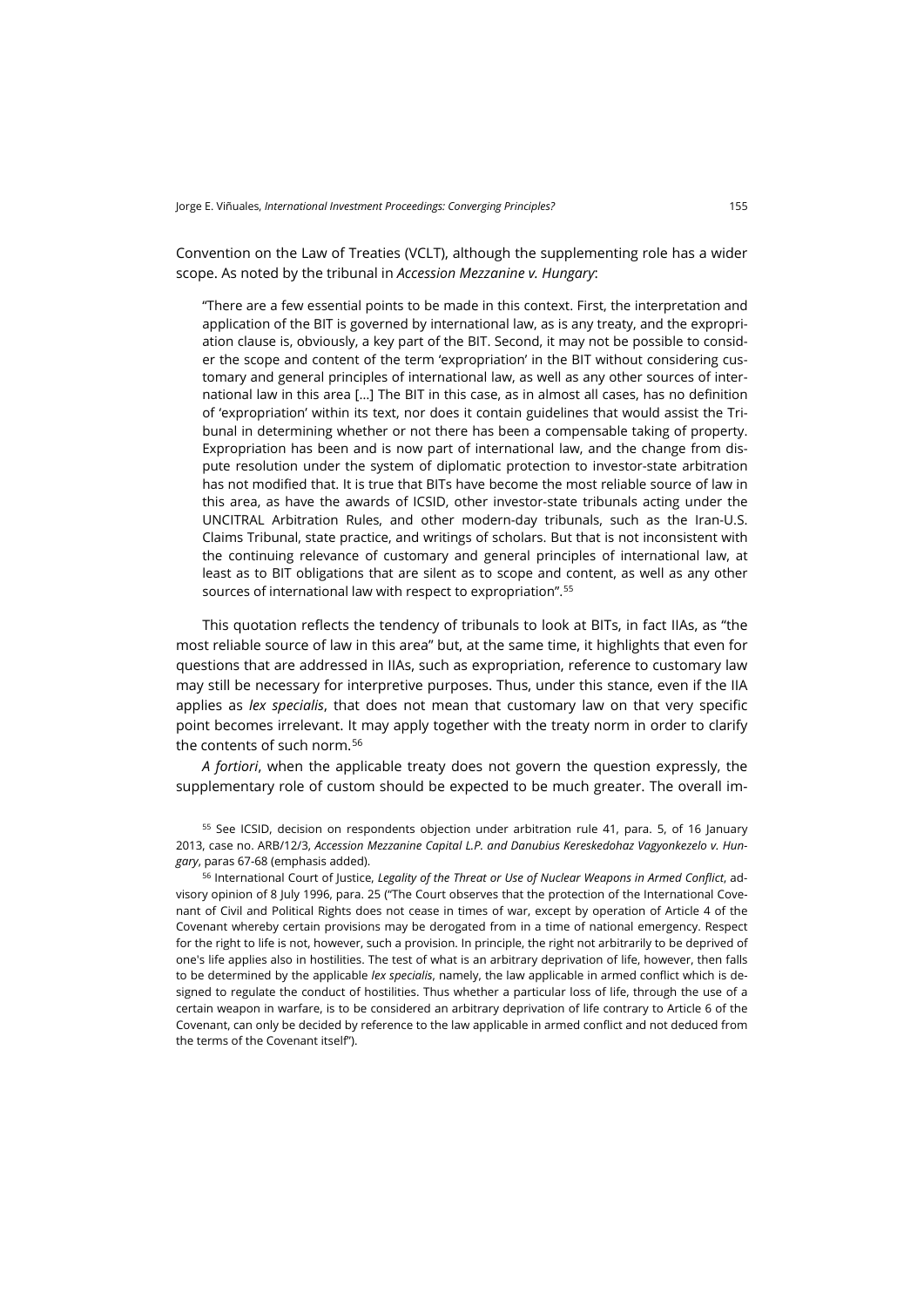port of a treaty may still be understood as displacing or excluding custom, but one would expect at the very least this reasoning to be sufficiently spelt out in a tribunal's decision, rather than simply assumed. Yet, as I will discuss next in the light of two examples, there is still significant room for improvement in this area. Tribunals have indeed tended to assume that treaties displace the customary concepts expressing sovereignty or, in other words, even for matters not addressed in the treaty, they have disregarded the possible combined application of treaty and custom (which, as discussed earlier, other tribunals have confidently asserted for customary norms that specifically address the same matter as the applicable treaty provision). Understanding the supplementary role of custom, and its misapplication in the investment context, is important in my view not only because IIAs rarely address the extent of a State's regulatory powers explicitly but also because, when they do so (e.g. through reservations on public emergency or environmental regulatory powers) this is not to be considered as supplanting the customary norms expressing State sovereignty.

## v.2. The police powers doctrine

Different understandings of the relations between treaty and custom, with the attendant consequences for the expression of sovereignty in foreign investment disputes, can be found at the roots of parallel stances on the operation of the police powers doctrine. This concept is widely recognised in international (investment) law and it essentially emphasises the duty and power of States to regulate for the public good, even if that has adverse economic consequences for individuals and companies. Given its relevance for the disputes that arise in connection with foreign investment transactions, it has been frequently applied in investment proceedings, sometimes to dispose of a claim.[57](#page-21-0) The customary basis of this concept is unanimously recognised in the body of cases that I have just referred to, either explicitly or implicitly (e.g. through a reference to "general international law"). One frequently quoted precedent is the award of the tri-

<span id="page-21-0"></span><sup>57</sup> See e.g. UNCITRAL Arbitration Proceedings, partial award of 13 September 2001, *CME Czech Republic B.V. v. Czech Republic*, para. 603; ICSID, award of 16 December 2002, case no. ARB(AF)/99/1, *Marvin Roy Feldman Karpa v. United Mexican States*, paras 103 and 112; UNCITRAL Arbitration Rules, partial award of 17 March 2006, *Saluka Investments B.V. v. The Czech Republic*, paras 253-265; UNCITRAL Arbitration Rules, award of 24 December 2007, *BG Group Plc. v. Republic of Argentina*, para. 268; UNCITRAL Arbitration Rules, decision on liability of 30 July 2010, *AWG Group Ltd. v. Argentine Republic*, paras 149-150. ICSID: decision on liability of 27 December 2010, case no. ARB/04/01, *Total S.A. v. Argentine Republic*, para. 197; ICSID, award of 7 July 2011, case no. ARB/07/6, *Tza Yap Shum v. Republic of Peru*, para. 145; ICSID, award of 31 October 2011, case no. ARB/03/15, *El Paso Energy International Company v. Argentine Republic*, paras 236-241, as well as para. 243; Permanent Court of Arbitration, award (redacted) of 14 February 2012, *Les Laboratoires Servier, S.A.S., Biofarma, S.A.S., Arts et Techniques du Progres S.A.S. v. Republic of Poland*, paras 569-570, as well as para. 584; ICSID, decision on jurisdiction and liability of 6 June 2012, case no. ARB/04/4, *SAUR International S.A. v. Argentine Republic*, paras 396-401; ICSID, award of 19 December 2013, case no. ARB/10/23, *TECO Guatemala Holdings, LLC v. Republic of* Guatemala, para. 490-493.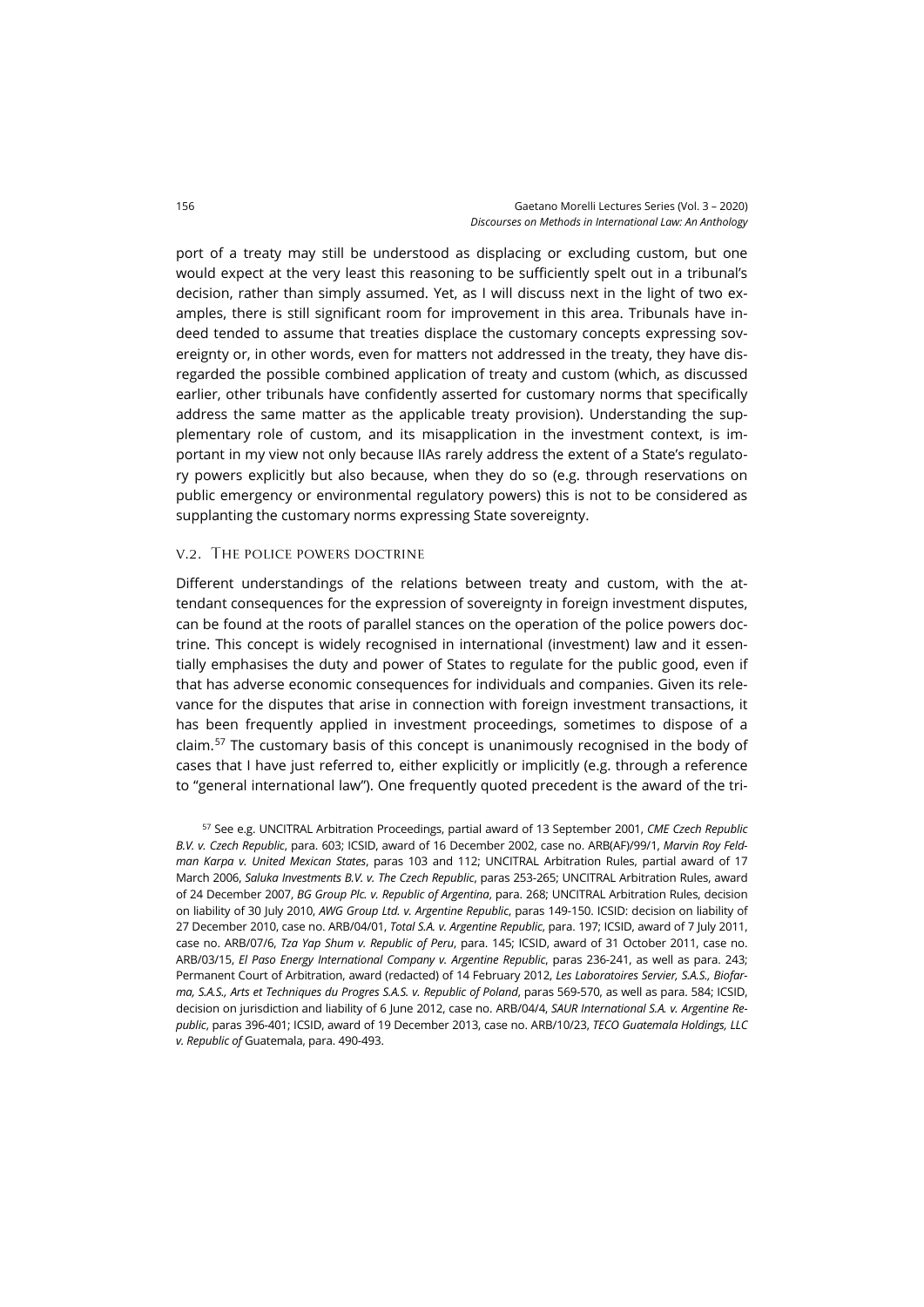bunal in *Saluka v. Czech Republic*, where it is stated that: "the principle that a State does not commit an expropriation and is thus not liable to pay compensation to a dispossessed alien investor when it adopts general regulations that are 'commonly accepted as within the police powers of States' forms part of customary law today". [58](#page-22-0)

This case is of some interest for my discussion not only because it is an oft-cited *locus* of the police powers doctrine, which was effectively applied *in casu*, [59](#page-22-1) but also because it illustrates one stance on the interaction between treaty and custom as it relates to the operation of the police powers doctrine. Indeed, the tribunal's reasoning implies that the customary norm could only be applied if it has been incorporated into the applicable treaty:

"The Tribunal acknowledges that Article 5 of the Treaty [an expropriation clause] in the present case is drafted very broadly and does not contain any exception for the exercise of regulatory power. However, in using the concept of deprivation, Article 5 *imports into the Treaty the customary international law notion that a deprivation can be justified if it results from the exercise of regulatory actions aimed at the maintenance of public order*".[60](#page-22-2)

Taken out of context, this statement would be questionable. The application of the police powers doctrine, which is a customary norm, does not depend upon a clause incorporating it into the treaty, unless the treaty otherwise excludes the application of relevant customary law. Indeed, for a directly relevant and widely recognised customary norm not to apply, there must be a *lex specialis* clearly excluding its application. However, the tribunal barely addressed the *lex specialis* question. Moreover, a relevant customary norm may continue to apply to shape the content of the applicable treaty provision, as in the *Accession Mezzanine v. Hungary* case. This is what the *Saluka* tribunal suggested – thereby clarifying its reasoning – when it referred, in the same paragraph, to Art. 31, para. 3, let. c), VCLT: "[i]n interpreting a treaty, account has to be taken of 'any relevant rules of international law applicable in the relations between the parties' – a requirement which the International Court of Justice ('ICJ') has held *includes relevant rules of general customary international law*". [61](#page-22-3)

This statement is certainly correct, but it misses four important points, namely *i*) that customary law does not require "incorporation" to be taken into account, *ii*) that it may be taken into account not only for "interpretation" purposes but also *iii*) to govern a situation which is not specifically addressed in the treaty and, above all, *iv*) that there are no legal grounds to assume – without further and specific reasoning to this effect – that a treaty not addressing a given question nevertheless acts as *lex specialis* – and in

<span id="page-22-0"></span><sup>58</sup> *Saluka v. Czech Republic*, cit., para. 262.

<span id="page-22-1"></span><sup>59</sup> *Ibid.*, para. 265.

<span id="page-22-2"></span><sup>60</sup> *Ibid.*, para. 254 (emphasis added).

<span id="page-22-3"></span><sup>61</sup> *Ibid.* (emphasis added).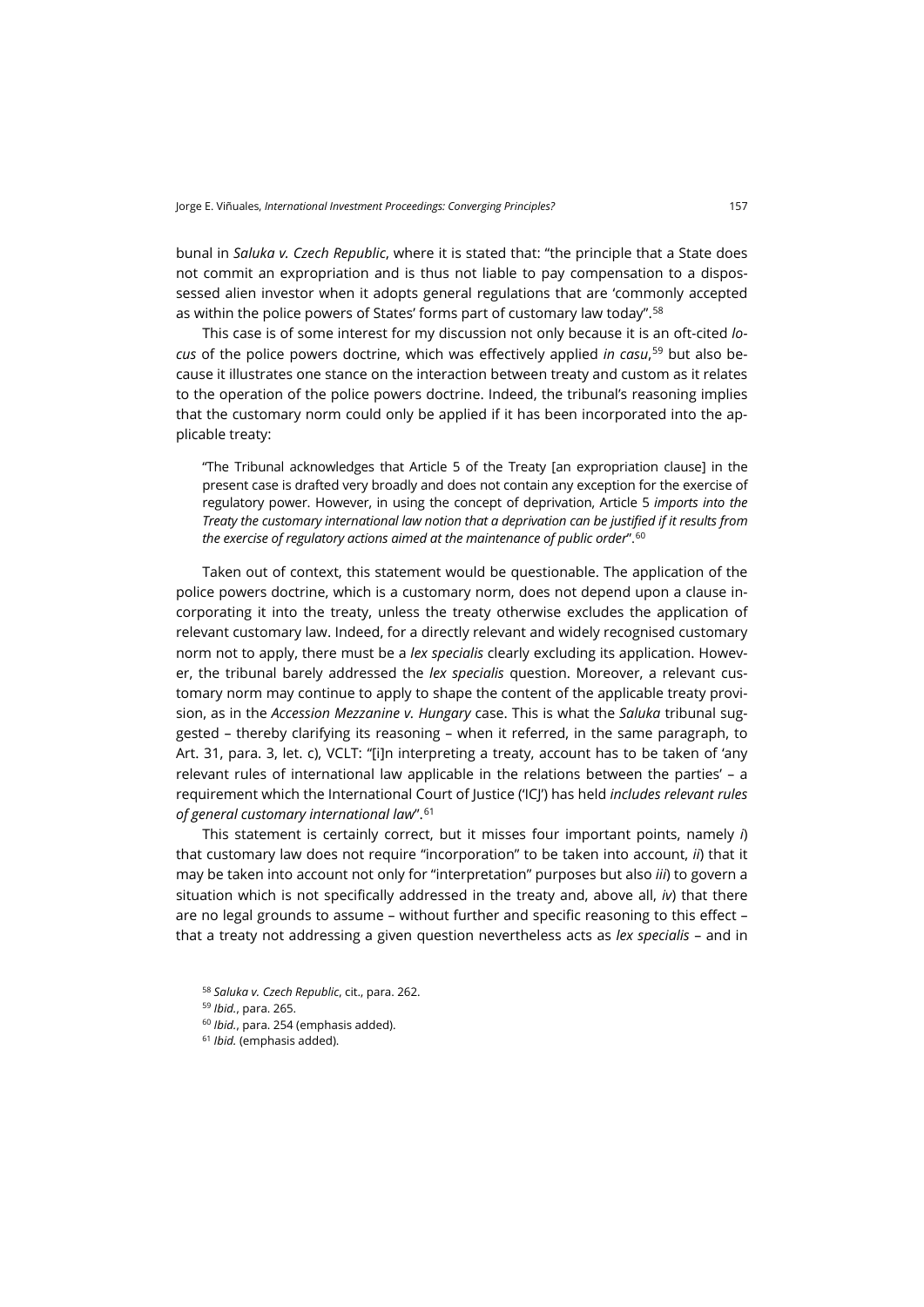the very specific form of exclusionary *lex specialis* – with respect to a customary norm that specifically addresses such a question.

This implicit stance on the relations between custom and treaty is far from innocuous because the police powers doctrine is one of the main legal expressions of sovereignty relevant for investment disputes. The stance in *Saluka* on this point can be contrasted with the position of the tribunal in *Chemtura v. Canada*. Relying on the recognition of the doctrine in *Saluka*, the tribunal in *Chemtura* simply stated that the norm applied with the result that the Canadian measure challenged by the investor was a valid exercise of Canada's police powers. $62$  There is no discussion, in this context, of whether the applicable treaty incorporates the customary norm or not. The customary norm was deemed applicable and it effectively provided a ground (in addition to the absence of a substantial deprivation) to reject the expropriation claim brought by the investor.

As in previous sections, my purpose in discussing these cases is to emphasise that the analysis should be conducted at the level of these stances or positions as well as focus on their implications for the broader context of international investment proceedings. One major implication is the room left to the customary expression of sovereignty by sometimes implicit and uncritical understandings of the role of treaties or, more specifically, by an over-reliance upon them to the detriment of customary law. In the next section, I will provide another example of this difficulty by reference to two opposing stances followed by tribunals with respect to operation of countermeasures as a circumstance precluding wrongfulness.

## v.3. Countermeasures

The availability and operation of countermeasures as a circumstance precluding wrongfulness recognised in customary international law provides another example of the phenomenon illustrated in the previous section. Investment tribunals have taken different stances on this question, with potentially profound implications for international investment law and, more generally, for the SIP triangle. In at least three cases,<sup>[63](#page-23-1)</sup> the respondent State invoked the doctrine of countermeasures, as codified in Art. 22 of the

<span id="page-23-0"></span><sup>62</sup> See e.g. UNCITRAL Arbitration Rules, award of 2 August 2010, *Chemtura Corporation (formerly Crompton Corporation) v. Government of Canada*, para. 266 ("[T]he Tribunal considers in any event that the measures challenged by the Claimant constituted a valid exercise of the Respondent's police powers. As discussed in detail in connection with Article 1105 of NAFTA, the PMRA took measures within its mandate, in a non-discriminatory manner, motivated by the increasing awareness of the dangers presented by lindane for human health and the environment. A measure adopted under such circumstances is a valid exercise of the State's police powers and, as a result, does not constitute an expropriation").

<span id="page-23-1"></span><sup>63</sup> See ICSID: award of 21 November 2007, case no. ARB(AF)/04/5, *Archer Daniels Midland Company and Tate & Lyle Ingredients Americas, Inc. v. United Mexican States*, paras 116-180; decision on responsibility of 15 January 2008, case no. ARB(AF)/04/1, *Corn Products International Inc. v. United Mexican States,* paras 145-149 as well as paras 153-192; award of 18 September 2009, case no. ARB(AF)/05/2, *Cargill, Incorporated v. United Mexican States*, paras 379-430.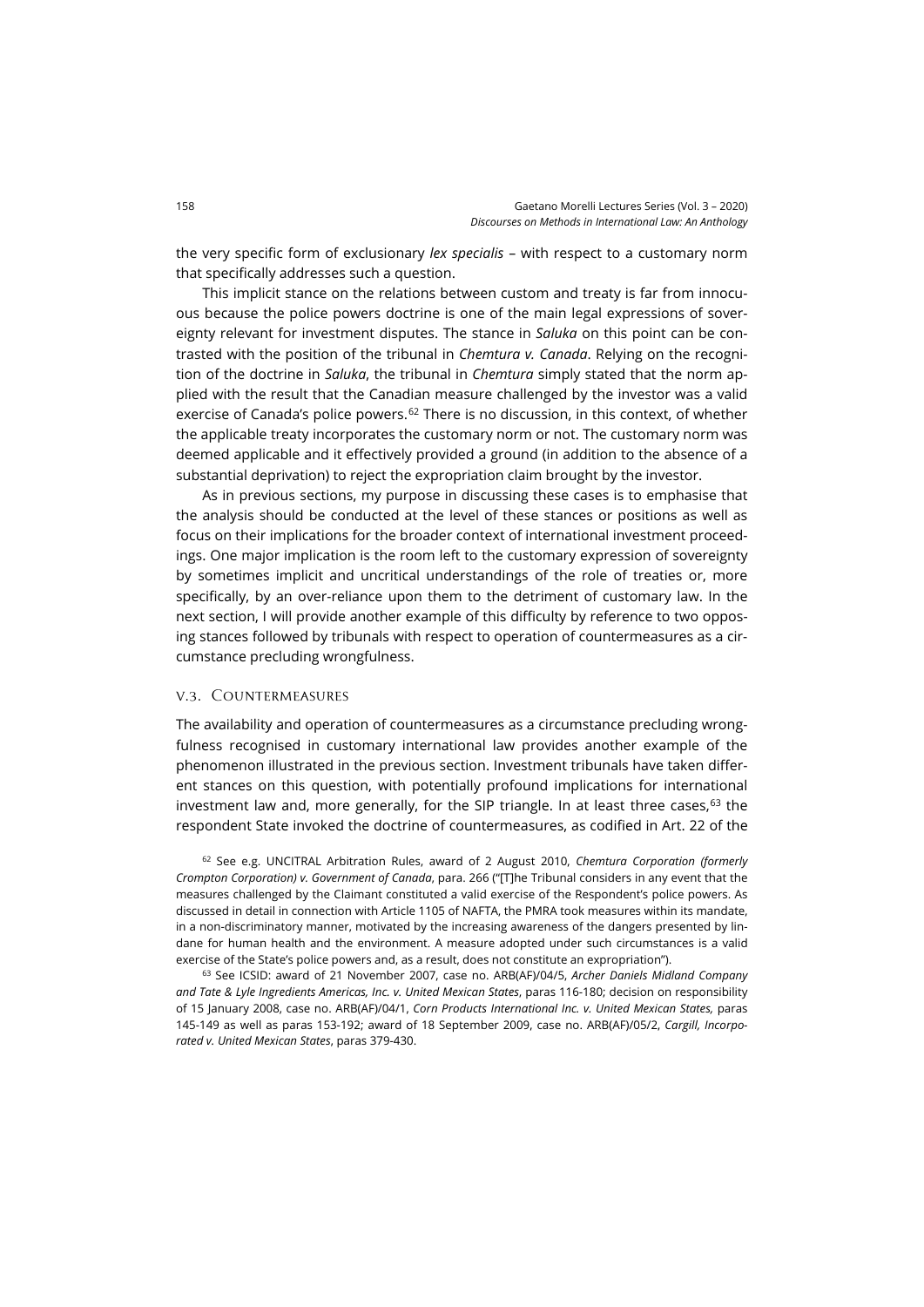ILC Articles on State Responsibility,<sup>[64](#page-24-0)</sup> to justify a breach of an IIA (chapter 11 of the 1994 North American Free Trade Agreement, hereinafter NAFTA). The three tribunals recognised the customary grounding of the doctrine, $65$  but they followed two parallel stances on its applicability, relying in this regard on different understandings of investment protection standards.

In *ADM v. Mexico*, the claimant argued that a tax on certain soft drinks and syrups was in breach of chapter 11 of the NAFTA. As part of its defence, Mexico argued that the measure was a lawful countermeasure arising from a prior breach by the United States, the claimant's home State. The tribunal analysed the relations between treaty and custom in the specific context of whether the NAFTA was a *lex specialis* excluding the customary doctrine of countermeasures. It concluded that such was not the case and, as a result, the doctrine remained applicable:

"Chapter Eleven neither provides nor specifically prohibits the use of countermeasures. Therefore, the question of whether the countermeasures defence is available to the Respondent is not a question of *lex specialis*, but of customary international law [.] Under customary international law, '...the wrongfulness of an act of a State not in conformity with an international obligation towards another State is precluded if and to the extent that the act constitutes a countermeasure....' (Article 22 of the ILC Articles). Countermeasures may constitute a valid defence against a breach of Chapter Eleven insofar as the Respondent State proves that the measure in question meets each of the conditions required by customary international law, as applied to the facts of the case [.] The only instance in which the NAFTA refers to countermeasures is under Article 2019. Under this provision, non-compliance with a decision rendered in a Chapter Twenty State-to-State arbitration can lead to penalties. In the event of such non-compliance, the complaining State can retaliate by taking countermeasures suspending tariff concessions or other obligations under the treaty. *Outside Article 2019, the NAFTA makes no express provision for countermeasures. Accordingly, the default regime under customary international law applies to the present situation* [.] *The Tribunal therefore agrees with Respondent that countermeasures may serve as a defence under a Chapter Eleven case, as this is a matter not specifically addressed in Chapter Eleven, but valid under customary international law if certain conditions are met*".[66](#page-24-2)

The reasoning of the tribunal provides a clear illustration of the supplementary role of customary law with respect to matters that are not specifically regulated by the applicable treaty. Significantly, the tribunal noted that in the context of Art. 2019, the NAFTA contained a *lex specialis* regime that displaced the customary one. But no such regime was

<span id="page-24-0"></span><sup>64</sup> International Law Commission, Draft Articles on State Responsibility for Internationally Wrongful Acts of 3 August 2001, UN Doc. A/56/10.

<span id="page-24-2"></span><span id="page-24-1"></span><sup>65</sup> *ADM v. Mexico*, cit., paras 125-126; *Corn Products v. Mexico*, cit., para. 145; *Cargill v. Mexico*, cit., para. 420.

<sup>66</sup> *ADM v. Mexico*, cit., paras 120-123 (emphasis added).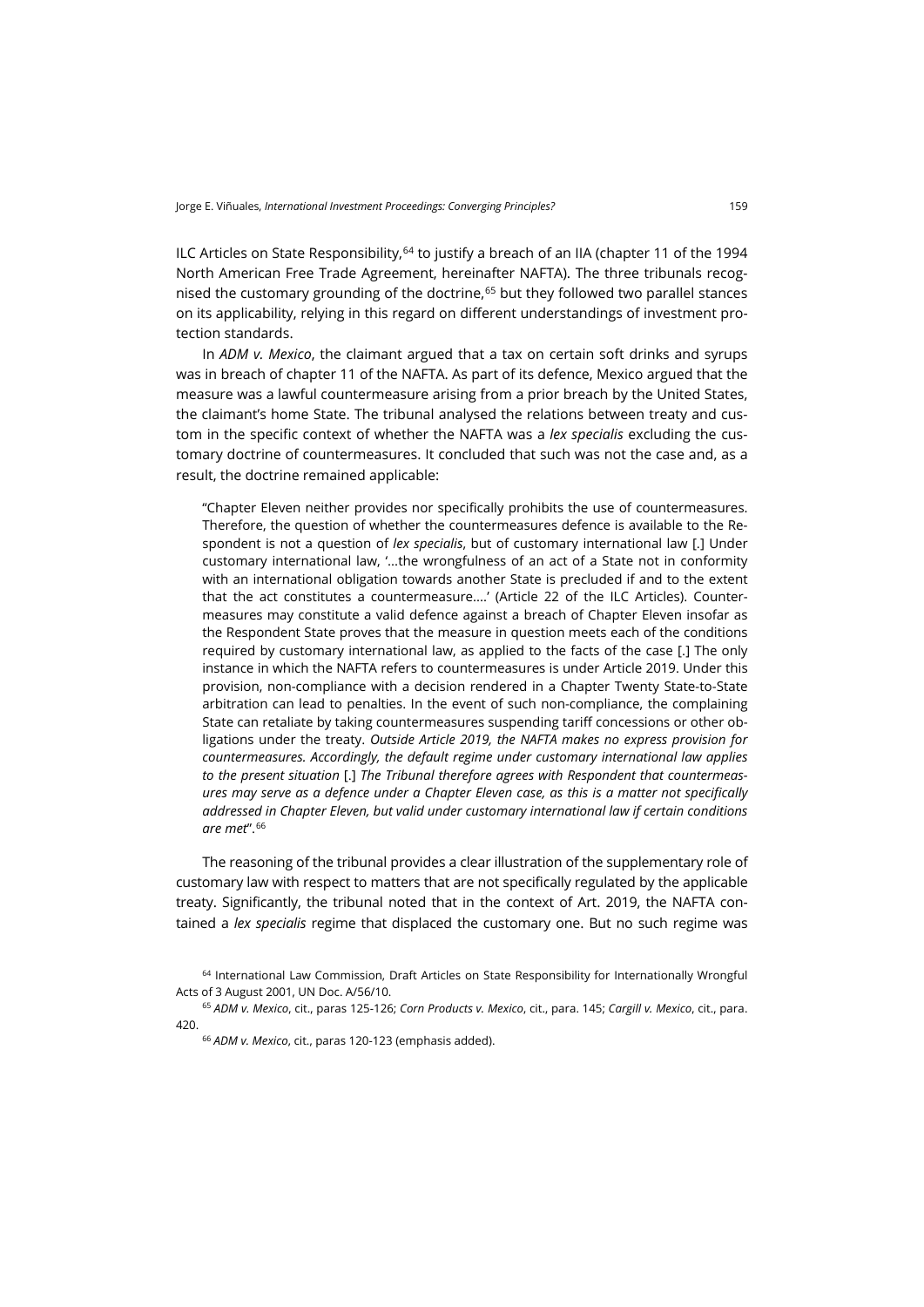organised by chapter 11 of the NAFTA and, therefore, there was no basis to exclude the default regime of customary international law. *In casu*, the tribunal did not consider that the requirements of the customary doctrine of countermeasures were met. But for present purposes, the main point is that this doctrine was effectively applicable.

This position contrasts with the stance taken by two other tribunals in disputes with similar factual circumstances. In these disputes, the doctrine of countermeasures was deemed to be applicable only to inter-State relations. As chapter 11 of the NAFTA organises a regime of investment protection standards specifically governing the relations between private parties and host States, countermeasures had no role to play in this context. As noted by the tribunal in *Corn Products v. Mexico*:

"The Tribunal has concluded, however, that the doctrine of countermeasures, devised in the context of relations between States, is not applicable to claims under Chapter XI of the NAFTA. Those claims are brought by investors, not by States. A central purpose of Chapter XI of the NAFTA was to remove such claims from the inter-State plane and to ensure that investors could assert rights directly against a host State. *The Tribunal considers that, in the context of such a claim, there is no room for a defence based upon the alleged wrongdoing not of the claimant but of its State of nationality, which is not a party to the proceedings* [.] *The Tribunal therefore concludes that the investor, such as CPI, has rights of its own under Chapter XI of the NAFTA. As such, it is a third party in any dispute between its own State and another NAFTA Party and a countermeasure taken by that other State against the State of nationality of the investor cannot deprive that investor of its rights. To revert to the two different examples given by the ILC in its Commentary on Article 49(1), this is a case involving the rights of a third party and not merely its interests*. Mexico owed obligations to CPI under Chapter XI of NAFTA which were separate from the obligations it owed to the United States under the NAFTA as a whole. *Even if the doctrine of countermeasures could operate to preclude the wrongfulness of the HFCS tax vis-à-vis the United States (and, for the reasons given below, the Tribunal makes no comment on that question), they cannot do so vis-à-vis CPI".*[67](#page-25-0)

The reason given by the tribunal is not, at least explicitly, based on the *lex specialis* principle but on the general inapplicability of the doctrine of countermeasures to relations between private parties and States. But the implications of such a position are farreaching and, in my view, very questionable. Firstly, it amounts in practice to consider that chapter 11 is a more general type of *lex specialis*, insulating the full set of relations be-tween investors and host States from at least part of general international law.<sup>[68](#page-25-1)</sup> Second-

<sup>67</sup> *Corn Products v. Mexico*, cit., paras 161 and 176 (emphasis added).

<span id="page-25-1"></span><span id="page-25-0"></span><sup>68</sup> In the other decision relating to the same facts, the arbitration tribunal stated that the doctrine of countermeasures could still be opposed to the investor's home State if it sought to exercise diplomatic protection. This is correct but it amounts to considering the entire set of investor-home State relations as a separate field where inter-State customary law would be of selective application. See *Cargill v. Mexico*, cit., para. 424 ("The Tribunal agrees with Respondent that if a State, through diplomatic protection, were to espouse the claims of its nationals damaged by a legitimate countermeasure, then that countermeas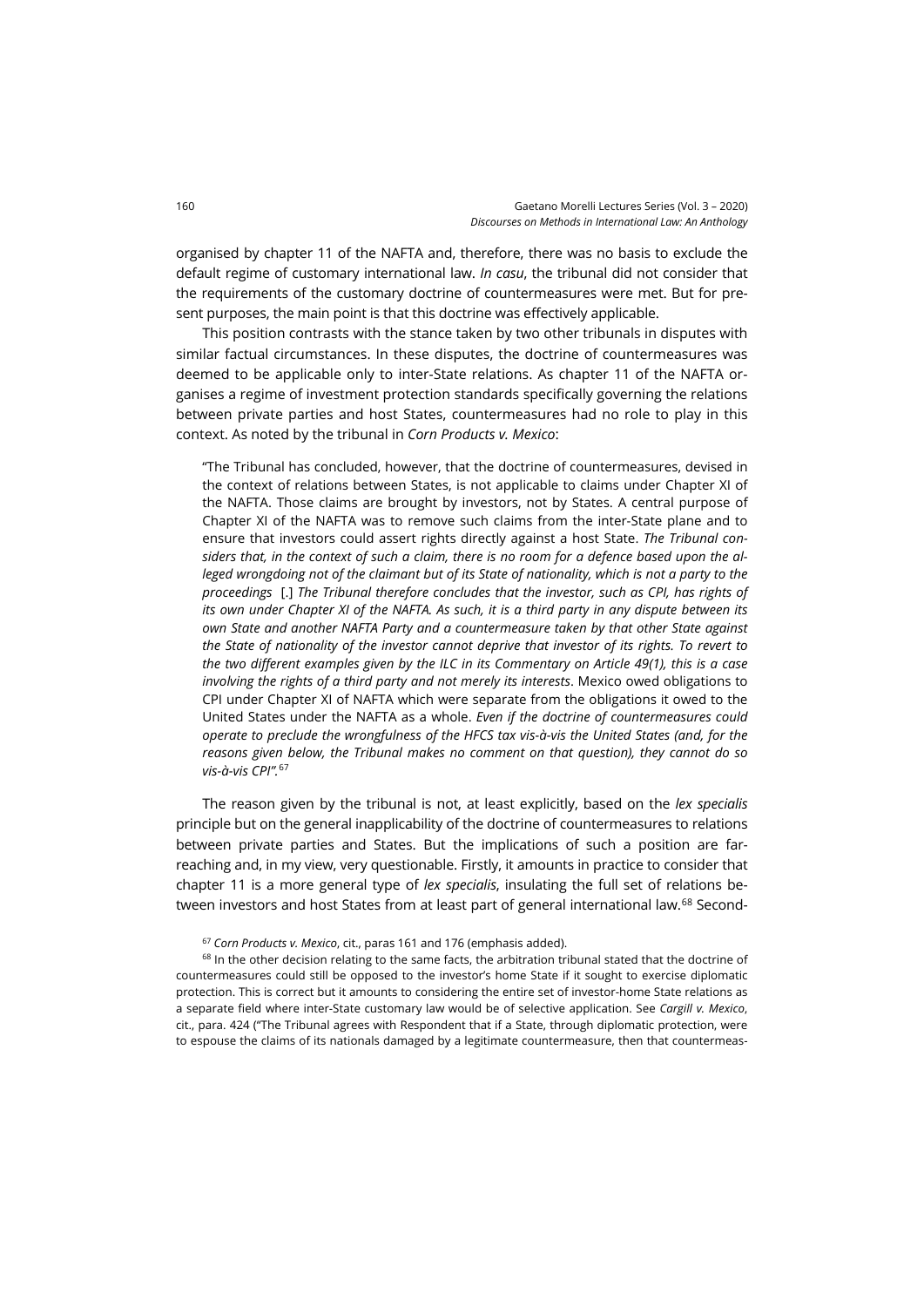ly, the tribunal is assuming that investors have rights of their own under an investment treaty. Yet, investment treaties have been the primary example of a synallagmatic treaty, whereby the advantages that one State confers to the investors of another State are contingent on the latter's granting similar advantages to the investors of the former. This point was made as early as in 1970 in the famous paragraph 33 of the *Barcelona Traction* case and reiterated by the Inter-American Court of Human Rights in 2006.<sup>[69](#page-26-0)</sup> Thirdly, the tribunal further states that the "rights" of a third party (the investor) are at stake, not merely its interests. To understand the implications of using this terminology, one must recall our previous discussion of the considerable expansion that such "rights" have received in a strand of the investment jurisprudence relating to shareholder claims.

Stance by stance, whether deliberately or – perhaps more likely – unconsciously, the investment case law has pushed the protection of investors to the very limits of what the system's architecture could ever permit. This point is critical. The balloon has been inflated by the accumulation of expansive – and unconsidered – stances up to a closeto-bursting point. Critique that addresses legitimacy issues without identifying specifically the mechanisms that have to be adjusted to defuse the potential crisis of the system is useful but faces a major problem: what is to be done? This is, in my view, why the level of analysis has to be adjusted to look at stances, rather than mere cases or rules, and their implications. Stances in the investment case law are important (perhaps the most important) micro drivers of the overall dynamics of the system, with the attendant broader implications for the protection of other interests and values.

ure would preclude the wrongfulness of the act that otherwise would have entailed State responsibility and the claims would be denied. In the case of diplomatic espousal, however, the claim is owned by the espousing State and the espousing State is the named party. Moreover, the operative paragraph of the resulting award reciting the decision of the tribunal names the espousing State, and not the national".)

<span id="page-26-0"></span><sup>69</sup> See e.g. *Barcelona Traction,* cit., para. 33 ("When a State admits into its territory foreign investments or foreign nationals, whether natural or juristic persons, it is bound to extend to them the protection of the law and assumes obligations concerning the treatment to be afforded them. These obligations, however, are neither absolute nor unqualified. In particular, an essential distinction should be drawn between the obligations of a State towards the international community as a whole, and *those arising vis-à-vis another State in the field of diplomatic protection*" (emphasis added); Inter-American Court of Human Rights, judgment of 29 March 2006, Series C no. 146, *Sawhoyamaxa indigenous community c. Paraguay*, paras 136, 137 and 140 ("The State has put forth three arguments: […] 3) that the owner's right 'is protected under a bilateral agreement between Paraguay and Germany[,] which [...] has become part of the law of the land' […] Lastly, with regard to the third argument put forth by the State, the Court has not been furnished with the aforementioned treaty between Germany and Paraguay, but, according to the State, said convention allows for capital investments made by a contracting party to be condemned or nationalized for a 'public purpose or interest', which could justify land restitution to indigenous people. Moreover, the Court considers that *the enforcement of bilateral commercial treaties negates vindication of non-compliance with state obligations under the American Convention; on the contrary, their enforcement should always be compatible with the American Convention, which is a multilateral treaty on human rights that stands in a class of its own and that generates rights for individual human beings and does not depend entirely on reciprocity among States*", emphasis added).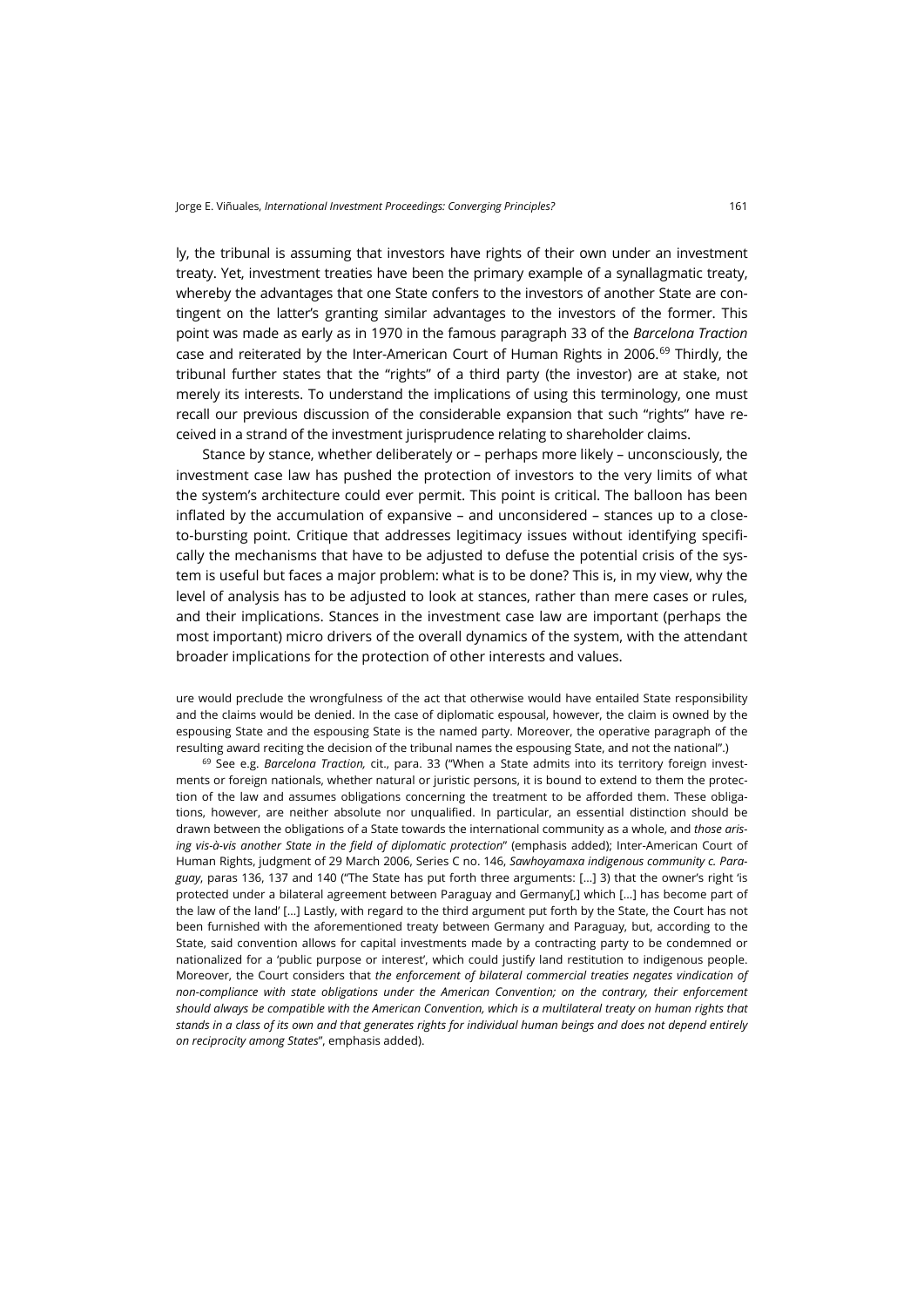## VI. Concluding observations

To conclude these lectures, I would like to recall the main point that I have made by reference to some illustrations derived from the investment case law, namely that, as legal scholars, we should focus our efforts on identifying the parallel stances or converging principles that arise from the jurisprudence as well as on understanding, to the best of our abilities, their broader implications. This point has implications for legal scholarship, teaching and practice.

As legal scholars, we carry the main responsibility for looking at the wider body of case law, from investment tribunals but also from other international *fora*, and distilling the essential stances that arise from it. It is only once these stances have been identified that their legal and policy implications can be explored, both for other issues within the investment case law (e.g. the role of "economic reality" which is used, on the one hand, to disregard corporate structures and facilitate indirect shareholder claims while, on the other hand, it is deemed of limited relevance when it comes to distinguishing treaty and contract claims) and for the wider SIP triangle (e.g. the laws deemed to be relevant to assess the initial legality of an investment or investor diligence). If legal scholars do not perform this task, it is highly unlikely that practitioners will. By their very profession, they are expected to argue a specific stance, not to seek objectively what is the state of the law. As for arbitrators, they may to some extent identify stances, but their position is difficult because their role is not one of scholarship, despite the frequent *obiter dicta* one finds in the case law, but one of deciding specific disputes, which are much more influenced by factual and intra-tribunal considerations.

In turn, it is only through the distillation effort conducted by legal scholars that the teaching of international investment law will be made more sensitive to the impact of stances as micro drivers of the system as well as to their implications. Rather than merely discussing a limited set of representative cases advancing different solutions, our teaching could greatly benefit from understanding both the overall import of the case law and its doctrinal and policy implications. It is only by making future academics and practitioners aware of *i*) these stances, *ii*) their impact as micro drivers of the system and *iii*) their implications for other values and interests, that excessive solutions will be corrected or abandoned and the pendulum will swing towards the centre, rather than towards the opposite extreme.

Last but not least, as an arbitrator and practising lawyer, I am aware of the many constraints involved in deciding and arguing a case, but I nevertheless believe that arbitrators should make an effort to consider more critically and fully the implications of the stances they take on specific issues. What may be appropriate in the specific circumstances of one case may also give rise to a range of unintended consequences capable of driving the system off the road or of greatly undermining its legitimacy. Such implications should be anticipated as much as possible and considered in the reasoning leading to a given stance. The stance may remain the same, but more nuance in the reason